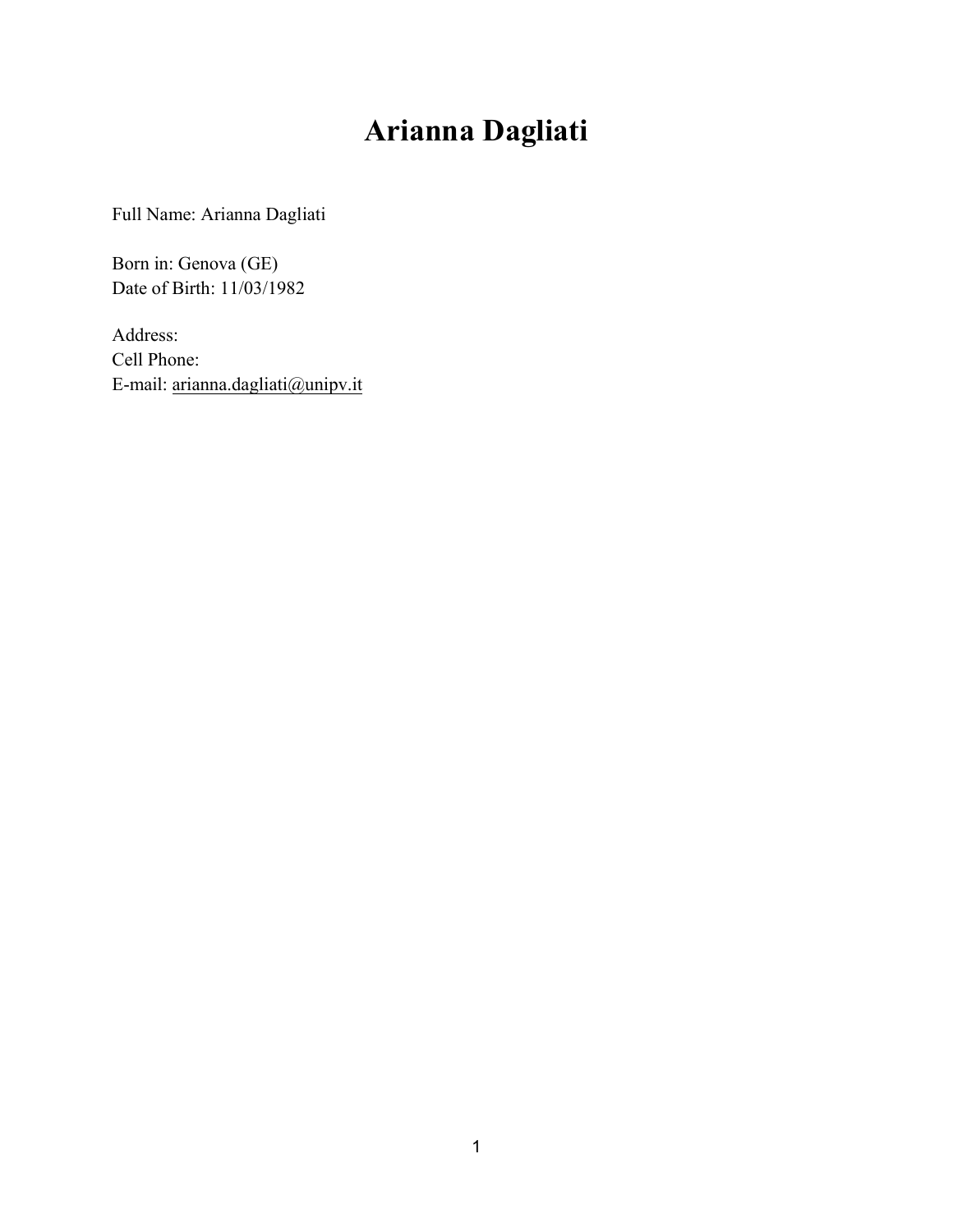### **Research Statement**

I am Assistant Professor (RTDa) at the Department of Electrical, Computer and Biomedical Engineering of the University of Pavia.

My research is focused on the application of Machine Learning methods within Precision Medicine and on the development of analytical approaches for identifying temporal patterns and electronic phenotypes in longitudinal clinical data.

My background is in Bioengineering and Bioinformatics, with broad experiences in applying artificial intelligence approaches for knowledge discovery, predictive modelling, temporal data mining, process mining, and software engineering.

I have an extensive history of working in multidisciplinary teams and I collaborate with a wide range of administrative, specialist and generalist clinicians, as well as public health professionals, to deliver scientific findings and to integrate algorithms in clinical decision support systems.

I hold a Master Degree and a PhD in Bioinformatics and Biomedical Engineering, both obtained at the laboratory for Biomedical Informatics Mario Stefanelli in Pavia (Italy). In 2016, I was a visiting scholar at the Department of Biostatistics and Epidemiology at the University of Pennsylvania. In 2017 I was hired by the University of Manchester, where I was promoted Research Fellow in 2018. I am a member of the 4CE Consortium for the Clinical Characterization of COVID-19 by EHR and co-led the working groups related to temporal data and unsupervised learning.

During my postdoc, at the Health eResearch and Manchester Molecular Pathology Innovation centre (UK), I was able to combine the main threads in my research: the secondary use of data to improve health and deliver better healthcare services, and the use of multiple technologies for study the heterogenous dimensions of each person's health and diseases in the context of stratified medicine.

Since I took on the role of Assistant professor (RTDa) near Department of Electrical, Computer and Biomedical Engineering of the University of Pavia, I have participated and managed workpackages dedicated to modelling techniques of temporal data within several projects. In this context, I am collaborating and provide guidance to junior staff including 2 postdocs and several master students. Starting in September 2021, I will hold the course Advanced Methods for Biomedical Data Mining in collaboration with prof. Ameen Abu-Hanna (University of Amsterdam).

My research, and my commitment to align my work to global translational medicine research priorities, embrace key steps for providing direct impact of machine learning and artificial intelligence in clinical practice: from software tools that link clinical knowledge with machine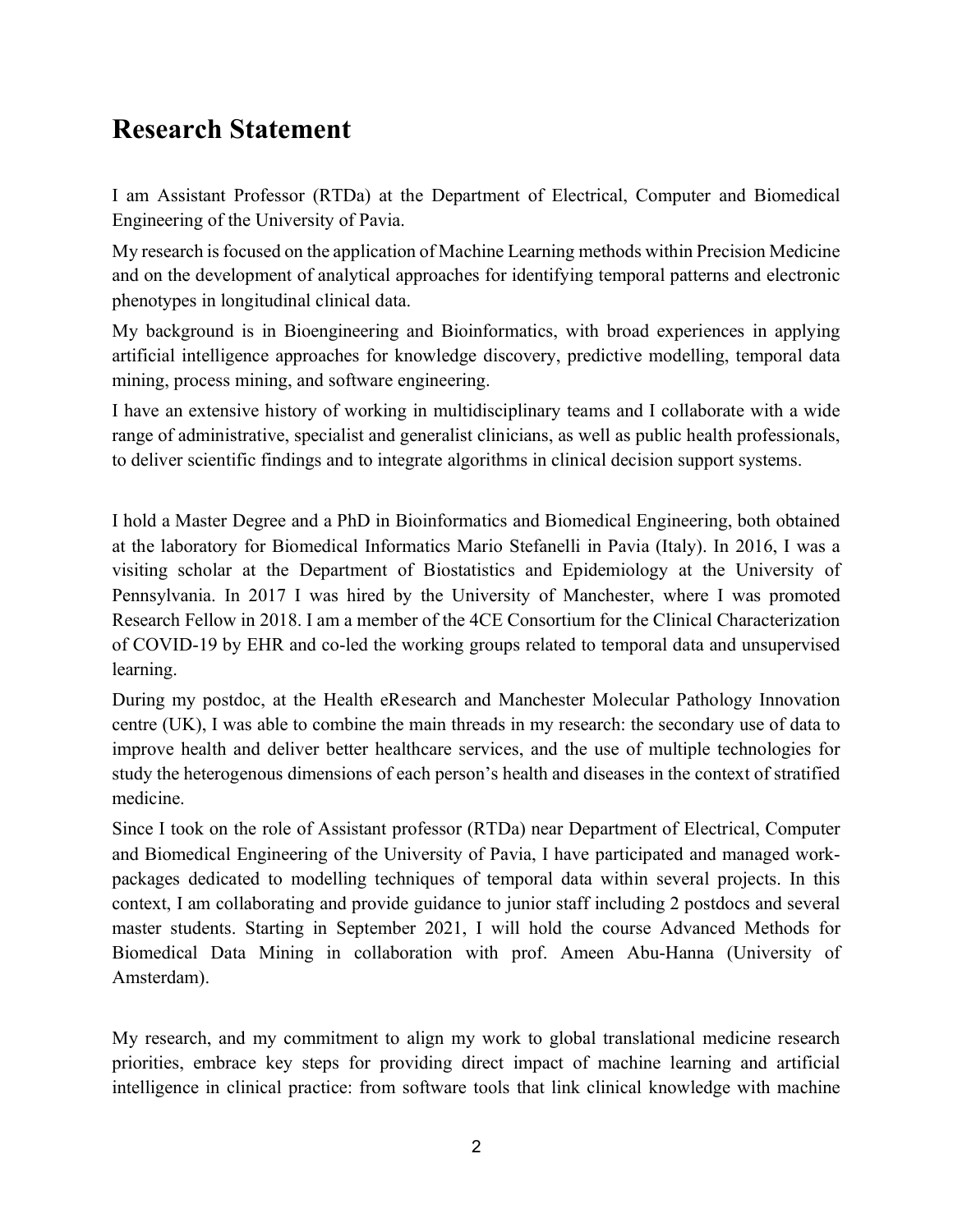learning-based evidences from longitudinal data, to modelling approaches to identify critical transitions in patient's histories.

I have nearly 15 years of experience in applying data mining and machine learning methods to provide insights in healthcare. I am interested in how process mining and topological data analysis techniques can be used to define novel phenotypes, which are computationally manageable and simulate disease behaviors in space and time. I have developed a careflow mining algorithm to analyze heterogeneous longitudinal data, develop a novel approach to study patient trajectories via topological approaches and I applied various statistical approaches to study diseases' evolution.

I am interested in how patients' management processes can be improved through clinical decision systems that integrates longitudinal heterogeneous data, and implements methods that illustrate changes in diseases in the context of Learning Health Systems. I have implemented a clinical decision support system that provides clinicians with a new approach for the follow up of a diabetic population, moving towards strategies focused on the continuous follow up and prevention of the disease worsening.

Since 2007 I have worked on the integration and utilization of heterogeneous types of data in different clinical context. I have implemented an ICT infrastructure to manage biological sample from a bio-bank integrated with clinical data of more than 6,500 patients with breast cancer diagnosis; a framework to collect clinical, administrative and environmental data for type 2 diabetes management and arrhythmogenic disease research; and performed large-scale analytics to study correlations among biomarkers variations and remotely sensed air pollution data.

My experience in health informatics, the scientific evidences from my publications' track, and my current research interest, interlaces with the opportunity to achieve the provision of methods and technologies, which leverage on heterogeneous and multi-scale data assets, to direct clinical practice towards precision medicine.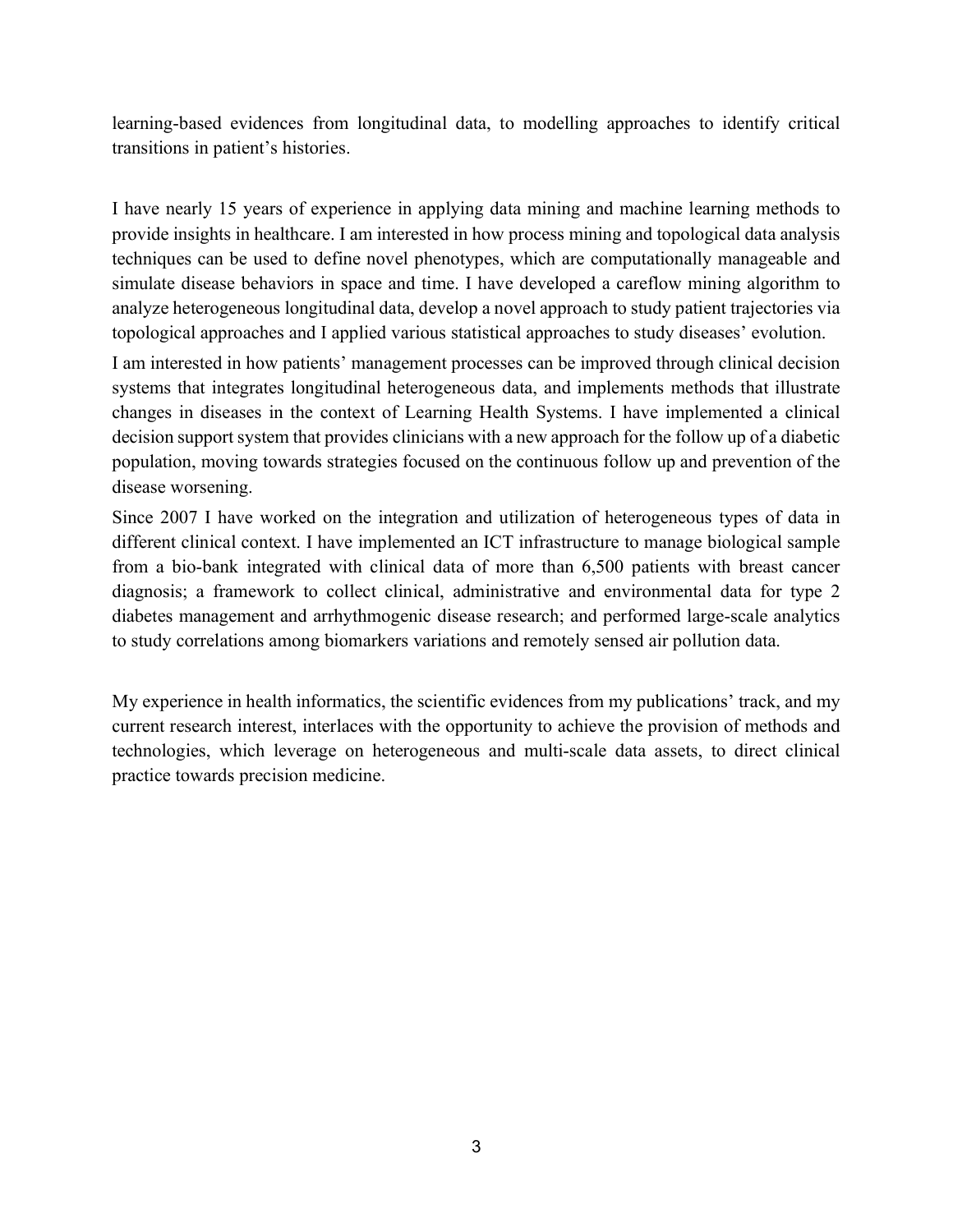### **Appointments**

**2021 - Present** Assistant Professor (RTDa), Department of Electrical, Computer and Biomedical Engineering. University of Pavia.

Projects' participation and roles:

- Lombardy FRRB project INTESTRAT-CAD (INTEgrated STRAtification Tools in Coronary Artery Disease): Co-leader (with Prof. Riccardo Bellazzi) of the work-package focused on artificial intelligence and electronic phenotyping.

- Horizon2020 project BrainTeaser (Bringing Artificial Intelligence home for a better care of amyotrophic lateral sclerosis and multiple sclerosis): Coleader (with Prof. Riccardo Bellazzi and Dr. Roberto Bergamschi) of the work-package for the integration of environmental data in models for the evolution of MS and progression of ALS.

- 4CE Consortium for the Clinical Characterization of COVID-19: Co-leader (with prof. Shawn Murphy and prof. Tianxi Cai) of the study groups for Postacute Sequelae of COVID-19 and Thrombotic events analyses.

- Horizon2020 project Periscope (Pan-European Response to the Impacts of COVID-19 and future Pandemics and Epidemics): Scientific collaborator for the development of modelling approaches to identify potential best practices

**2020 –2021** Research Fellow, Department of Electrical, Computer and Biomedical Engineering. University of Pavia

> Lombardy FRRB project INTESTRAT-CAD (INTEgrated STRAtification Tools in Coronary Artery Disease): Project and team member. Activities: Application of Machine Learning techniques for the detection and early identification of coronary artery disease high-risk phenotypes.

> Integration of multi-omics and advance coronary imaging for risk stratification in coronary atherosclerosis.

**2019 –2020** Research Fellow, Division of Informatics, Imaging & Data Sciences, The University of Manchester, UK. Promotion to Research Fellow (August 2019).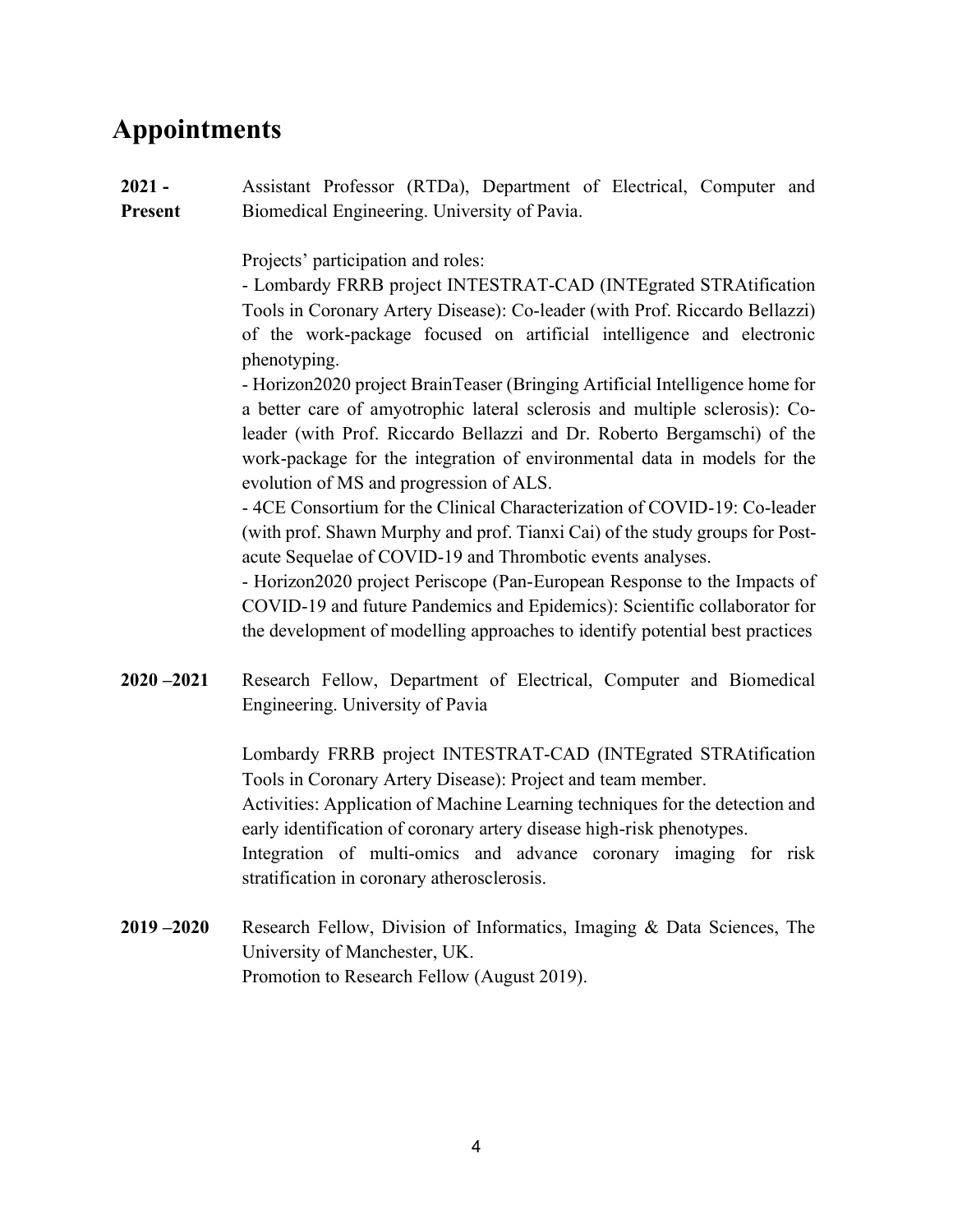**2017 -2019** Post-Doctoral Research Associate, Manchester Molecular Pathology Innovation Centre, Division of Informatics, Imaging & Data Sciences, The University of Manchester, UK

> MRC funded Manchester Molecular Pathology Innovation Centre: person in charge of the Health Informatics and Machine Learning tasks. Activities:

> - Application of advanced analytics techniques (such as Latent Class Trajectory modelling, Topological Data Analysis) to discover temporal phenotypes in inflammatory diseases and jointly study omics and clinical data.

> - Behavioral assessment of hearing through face recognition in children, in collaboration with the Manchester Centre for Audiology and Deafness;

> - UK biobank-based project for a precision medicine approach for treatment and prevention of Alzheimer's disease using statins in collaboration with Prof. Roberta Brinton (University of Arizona)

- **2016 –2017** Post-Doctoral Research Assistant, Clinical and Scientific Institute S.Maugeri of Pavia Activities: Implementation of software solutions to gather and analyze data within the project Inherited arrhythmia: clinical characterization, genetic geography and experimental studies in the Calabria Region isolate.
- **2009 - 2012** Data Analyst, Institute for Advanced Study of Pavia (IUSS) Activities: Implementation of an i2b2 based architecture to support clinical research and integrate EHR, Biobank and Hospital Information System data supporting translational research in oncology.
- **2008 - 2010** Scholarship, University of Pavia and Clinical and Scientific Institute S.Maugeri of Pavia . Activities: Development of a model for multi-disciplinary rehabilitative paths for the rehabilitation of breast cancer patients via muscular fatigues measurements.
- **2007 - 2009** Junior Data Analyst, Local Health Care Agency of Pavia Activities: Management of the Anatomy pathology Lombardy network. Preprocessing, analysis and reporting of administrative data aimed at improving the management of healthcare policy.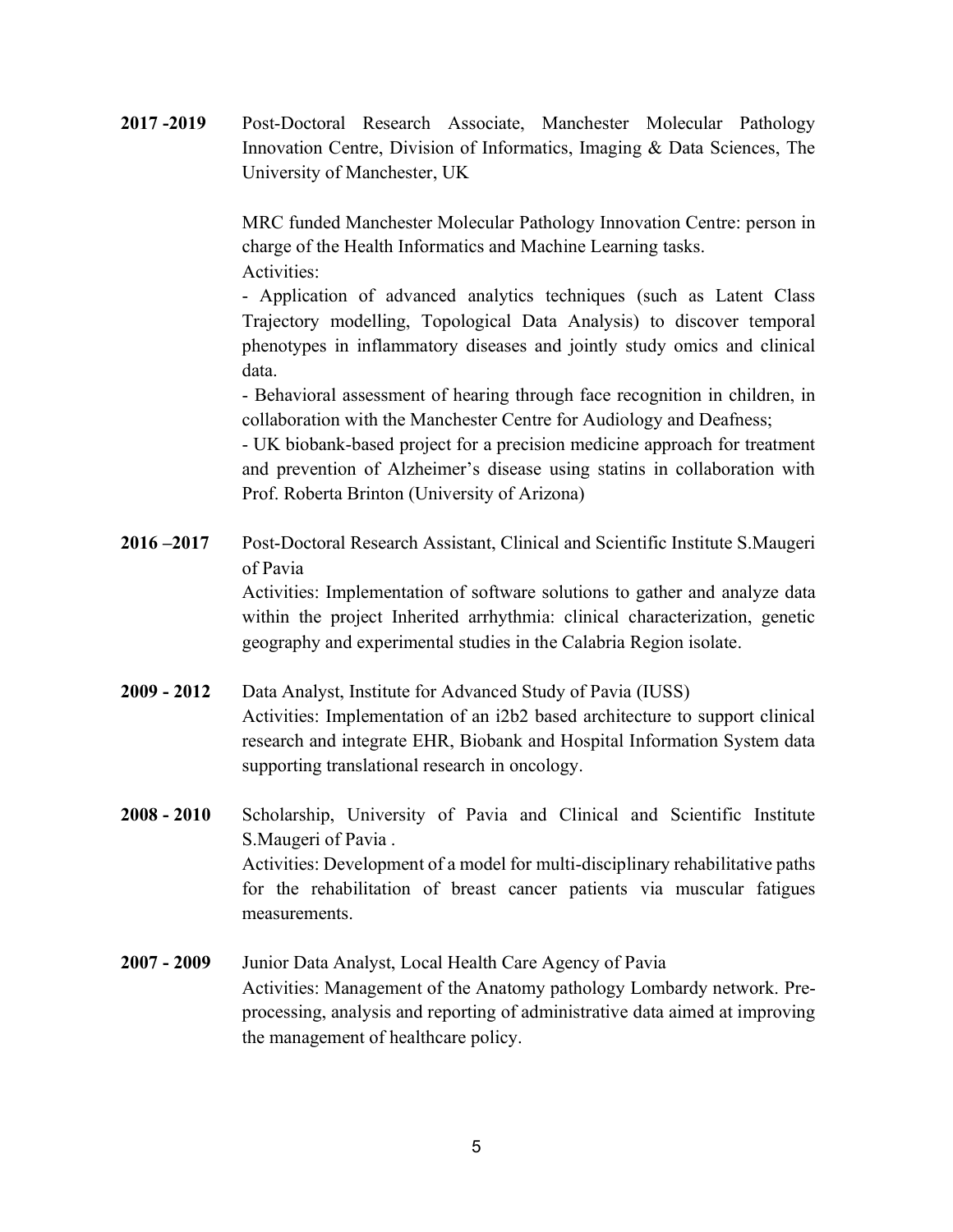### **Education and Qualifications**

- **May 2021** Associate Professor (Fascia II) Italian National Qualification Bando D.D. 2175/2018 – valid from 04/05/2021 to 04/05/2030 Settore Concorsuale 09/G2 Bioingegneria
- **Since 2019** New Academics and Fellows Programme at the University of Manchester Accredited by the Higher Education Academy (HEA) successful completion of the programme will entitle to become a Fellow of the HEA.

Completed courses: Enhancing Research Publications, Research Grant Applications, Career Networking and Profile Raising, Undertaking Ethical Research, Media Engagement. Programme interrupted due to relocation.

**2013-2016** Doctoral Program of Bioengineering and Bioinformatics– University of Pavia

> Thesis: *Longitudinal Data Analytics for Clinical Decision Support in Type 2 Diabetes.* Supervisor: Dr. Lucia Sacchi.

> My PhD was funded through the MOSAIC EU project, dedicated to provide new approaches to clinicians, for the diagnosis and the follow up of the chronic population with diabetes.

> My thesis embraces the following topics: (i) design of a data model to integrate temporal multivariate data from heterogeneous sources, (ii) development of predictive models and longitudinal analytics methods to determine external factors influencing the progression of Type 2 Diabetes, and (ii) integration of the developed models into a dashboard-based clinical decision system to enhance the diabetic disease management.

> During my PhD I collaborated with Professor J.H. Holmes in the University of Pennsylvania, Department of Biostatistics and Epidemiology. I have spent two months in the Department in March/May 2015 and six months in March/September 2016 as visiting scholar.

> \* The thesis was awarded the "Marco Ramoni" award for doctoral dissertation 2017, National Bioengineering Group (GNB), Italy

> \* The MOSAIC project implementation based on my thesis won the Digital Innovation in Health Care 2016/2017, Politecnico of Milano, School of Management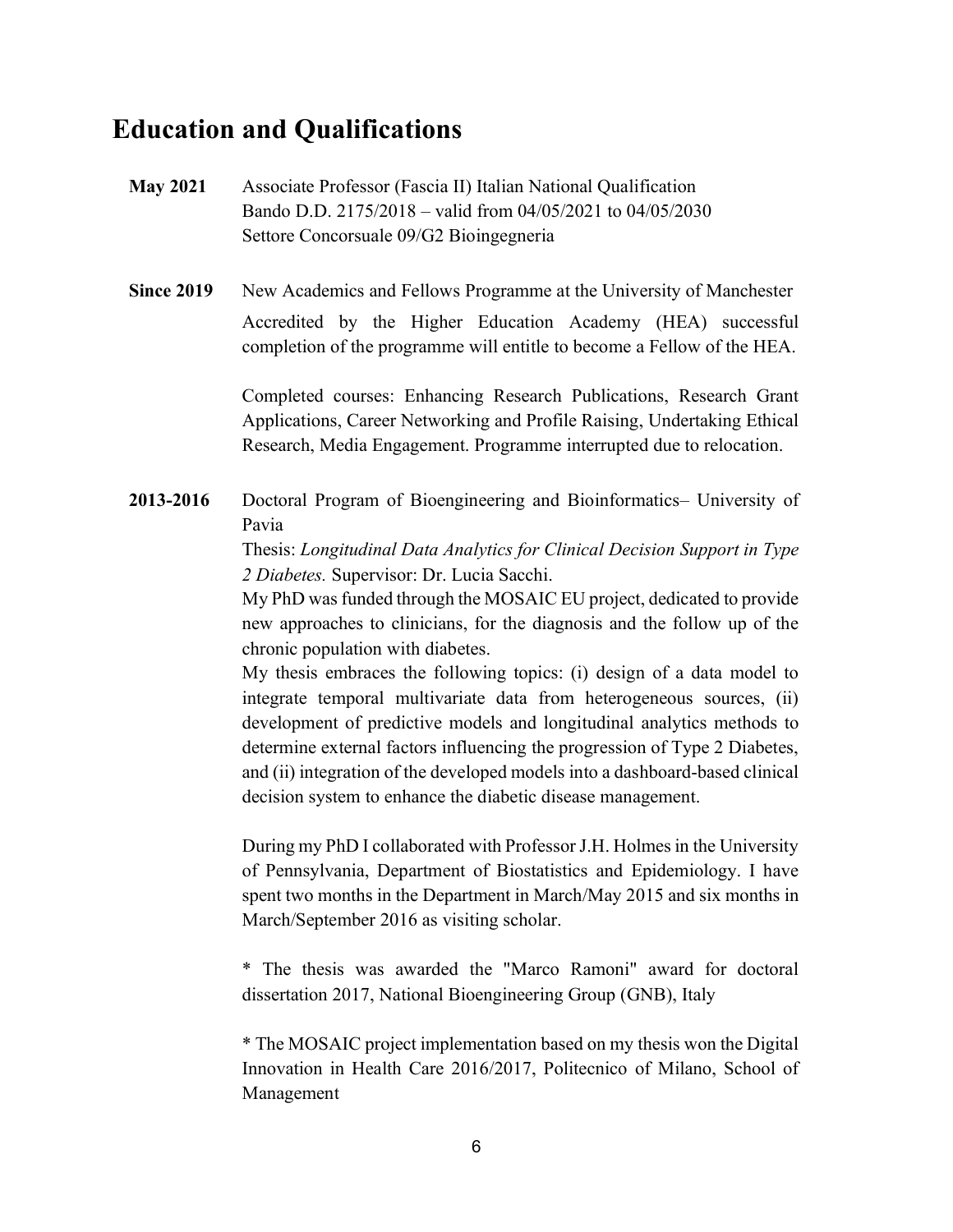- **2011-2012** Master in Complex Action International School for Advanced Studies (SISSA, Trieste) Fields of Interest: Analysis of complex processes and Business Administration, Food Issue. Main Courses: Accounting, Project and Risk management, Technology Transfer, Sustainability and Leadership in complex scenarios. Final project (Business plan): *EATIE, a platform to share healthy and sustainable food behaviors.*
- **2005-2007** Master Degree in Biomedical Engineering University of Pavia (110/110) Thesis: *Design and implementation of an electronic medical record to improve intensive care units' efficacy.* Supervisor: Prof. Riccardo Bellazzi. Thesis done at Mario Negri Institute for Pharmacological Research.
- **2001-2004** Bachelor Degree in Biomedical Engineering University of Pavia (104/110) Thesis: *Application of Temporal Abstraction to predict patients' stay in Intensive Care Unit.* Supervisor: Prof. Riccardo Bellazzi.

In 2004, after my Bachelor Degree, I have spent four months in the Medical Informatics department of the Academisch Medisch Centrum of Amsterdam to finalize a data mining project on monitoring data in intensive care units, under supervision of Dr. N. Peek and Professor A. Abu-Hanna.

**1997 -2001** Classical High School A. Doria, Novi Ligure, Italy (100/100) Final project: *The role of women in history, form Calpurnia to Partisan Women.* Main Subjects: Latin and Greek Literature, Italian Literature, History and Philosophy, Art History.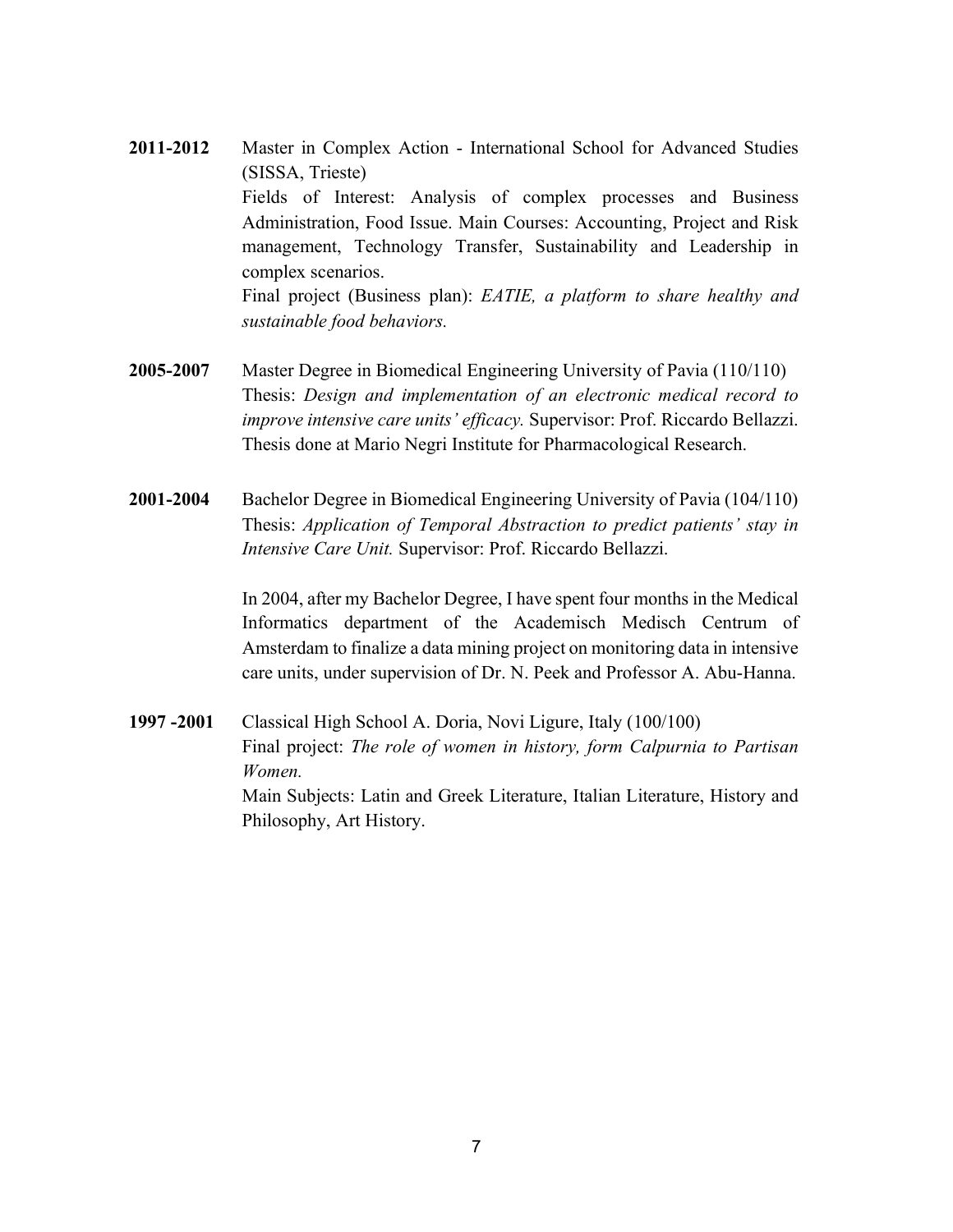## **Prizes from Scientific Societies**

- PhD thesis awarded with the "Marco Ramoni" award for doctoral dissertation 2017, National Bioengineering Group (GNB), Italy
- I received the 2021 AIME (society of AI in medicine) Rising Star prize.

## **Other evidence of Academic and Professional Standing**

#### **Board membership**

• Appointed as AIME (society of AI in medicine) Board Member since June 2021

#### **Program committee member**

- Part of the program committee of Artificial Intelligence in Medicine (since 2017)
- Part of the program committee of IEEE International Conference on Healthcare Informatics (since 2017)
- Part of the program committee of IEEE CBMS International Symposium on Computer-Based Medical Systems (since 2019)
- Review for Frontiers in Digital Health (since 2020)

#### **Peer Review**

Since 2015, I have reviewed 100 manuscripts for several journals including Journal of Biomedical Informatics, BMC Medical Informatics and Decision Making, IEEE Journal of Biomedical and Health Informatics, International Journal of Medical Informatics, Plos One, Artificial Intelligence in Medicine, BMJ Open, Briefing in Bioinformatics, Scientific Report, Patterns.

Peer Review Publons profile is available: https://publons.com/researcher/1361396/ariannadagliati/peer-review/

#### **Grant Review**

- 2019, Innova Molise Review of 2 grant proposals– Technology Innovation EU funds
- 2019, Barts Charity Grant Review Strategic Research Grant
- 2020, Israel Science Foundation Grant Review Personal Research Grants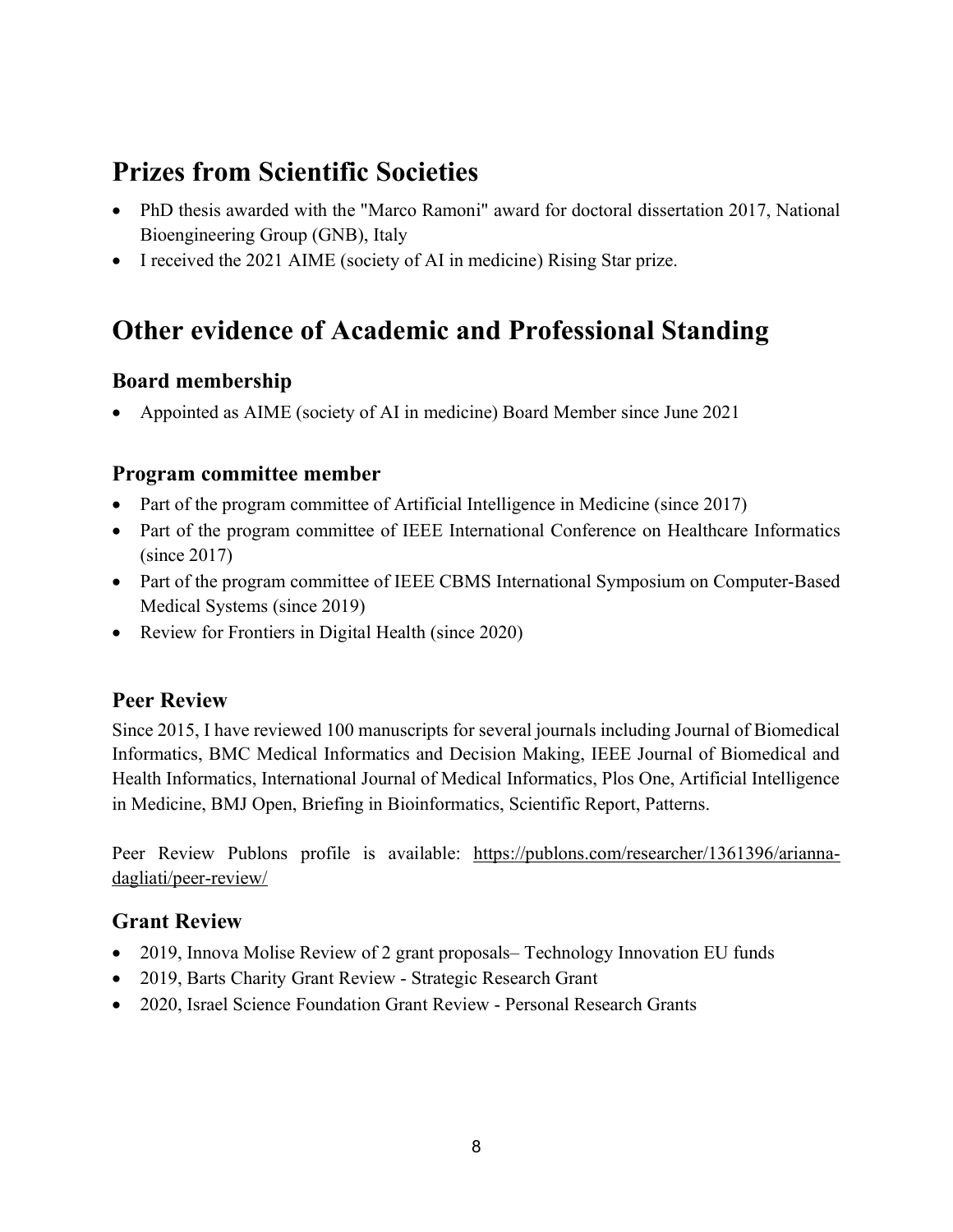### **Leadership and Management Roles**

- I was in charge for the ONCO-i2b2 project's management, and I provided administrative support (2009-2012)
- I was part of the organization and scientific committee of the Workshop NETTAB 2011, dedicated to the Clinical Bioinformatics.
- I co-organized the course "Clinical Bioinformatics" for Medical Students near "Collegio Ghislieri" of Pavia from 2013 to 2016.
- As part of the MOSIAC EU Project's consortium, I was responsible for deliverables' production for the work package dedicated to predictive modelling and temporal analytics. I actively participate in the scientific management of the project during internal and plenary meetings.
- Since 2020 I have organized the "Machine Learning Fridays" series of seminars near the Department of Electrical, Computer and Biomedical Engineering of the University of Pavia

## **Knowledge and Technology Transfer**

- I collaborated within the Process mining for healthcare initiative to draft their manifesto, and to integrate my algorithm in a collaborative software library (pMineR)
- I have collaborated with the i2b2 team and participated to annual meetings with the academic research group for the development of innovative solutions for Translational Research in Medicine (i2b2 and Shrine)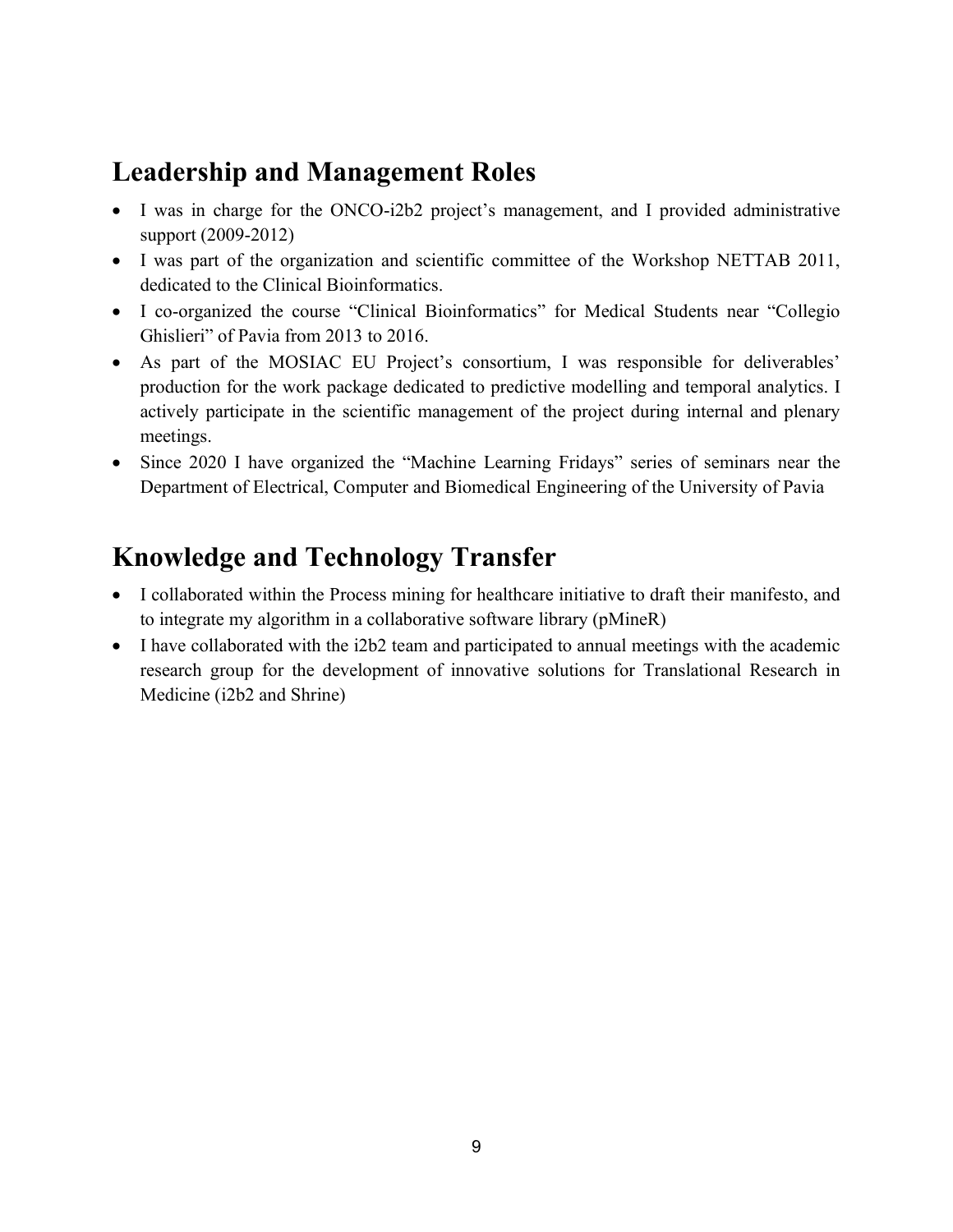# **Teaching**

#### **Formal Assignments**

- Since the 2021/22 academic year teach the course Advanced Methods for Biomedical Data Mining near the University of Pavia (Italy). 3 CFU
- Since 2020/2021 academic year teach the course General Informatics for "Corsi di Laurea" delle Professioni Sanitarie Tecniche" near the University of Pavia (Italy). 1 CFU.
- 2019 teaching on Causal Reasoning, as part of the Biomedical Modelling for Health Data course (IIDS67642) of the MSc in Health Data Science (UK)
- 2019 teaching on Process mining UCL, London, as part of the MSc Health Informatics joint award between the University of Manchester and University College London (UK)

#### **Assistance**

- 2021 assistant teaching in the Advanced Methods in Biomedical Data Mining. R practical part and missing data. The course was co-held by Prof. Lucia Sacchi (University of Pavia) and Prof. John H. Holmes (Perelman School of Medicine, UPenn)
- 2016 assistant teaching in the Advanced Methods in Biomedical Data Mining, R practical part. The course was co-held by Prof. Riccardo Bellazzi (University of Pavia) and Prof. Stefano Monti (Boston University)

# **Supervision of Research Students**

#### **PhD students**

• In 2018 I have co-supervised a PhD student (Dr. Kathryn A McGurk) for 3 months, in collaboration with Prof. Anthony Whetton (University of Manchester) on the use of Machine Learning techniques to analyse proteomics data. *Research output:* Kathryn A McGurk, Arianna Dagliati, et al., The use of missing values in

proteomic data-independent acquisition mass spectrometry to enable disease activity discrimination, Bioinformatics, Volume 36, Issue 7, 1 April 2020,

• In 2018 I have co-supervised a visiting PhD student (Dr. Lorenzo Chiudinelli) from University of Pavia, in collaboration with Prof. Niles Peek (University of Manchester) on the development of a software tool to derive temporal phenotypes in breast cancer with process mining techniques.

*Research output:* Chiudinelli L, Dagliati A, et al.. Mining post-surgical care processes in breast cancer patients. Artif Intell Med. 2020 May;105:101855. doi: 10.1016/j.artmed.2020.101855. Epub 2020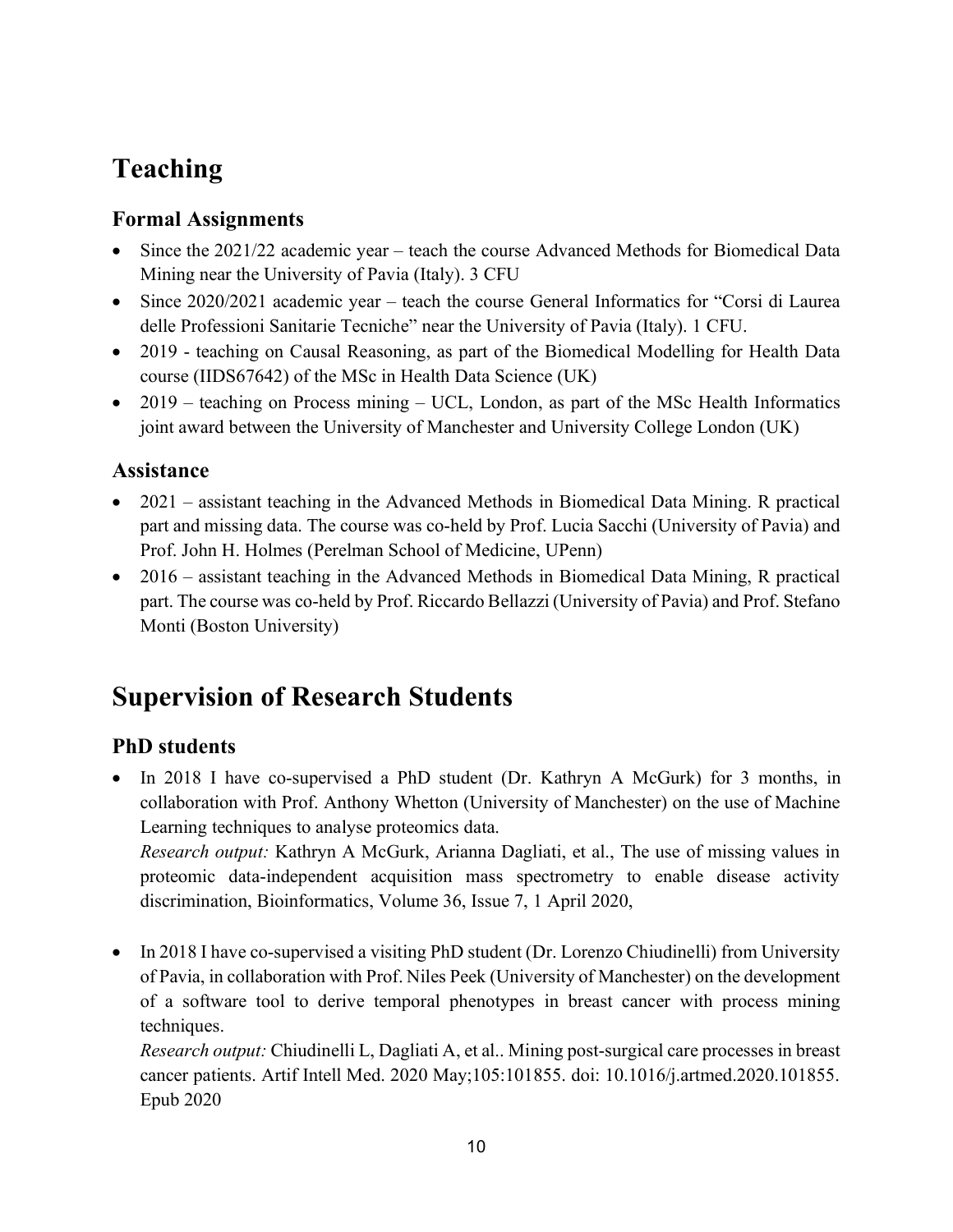#### **Master and Bachelor Students**

- I am currently supervising two Master and one Bachelor Student at the University of Pavia.
- In 2020/2021 I have supervised one master student and two bachelor students at the University of Pavia, in collaboration with Prof. Riccardo Bellazzi (University of Pavia)
- In 2019/2020 I have supervised two Master Students in collaboration with Prof. Riccardo Bellazzi (University of Pavia) on the application of topological data analysis on proteomics data and on the analysis of time series for behavioural pattern recognition. *Reaserch Output:* Arioli A, Dagliati A, Geary B, Peek N, Kalra PA, Whetton AD, Geifman N. OptiMissP: A dashboard to assess missingness in proteomic data-independent acquisition mass spectrometry. PLoS One. 15;16(4):e0249771. (2021)
- In 2018 I have supervised a Master Students in collaboration with Prof. Carlo Combi (University of Verona) on the application of latent class mixed models to retrieve temporal phenotypes. *Reseorch output:* B Amico, A Dagliati, D Plant, A Barton, N Peek, N Geifman. A Dashboard

for Latent Class Trajectory Modeling: Application in Rheumatoid Arthritis. Studies in health technology and informatics 264, 911-9151 (2019)

• During my PhD (2013/2017) I have co-supervised five bachelor students and two master students near the Laboratory for Biomedical Informatics "Mario Stefanelli", University of Pavia in collaboration with Prof. Riccardo Bellazzi and Prof. Lucia Sacchi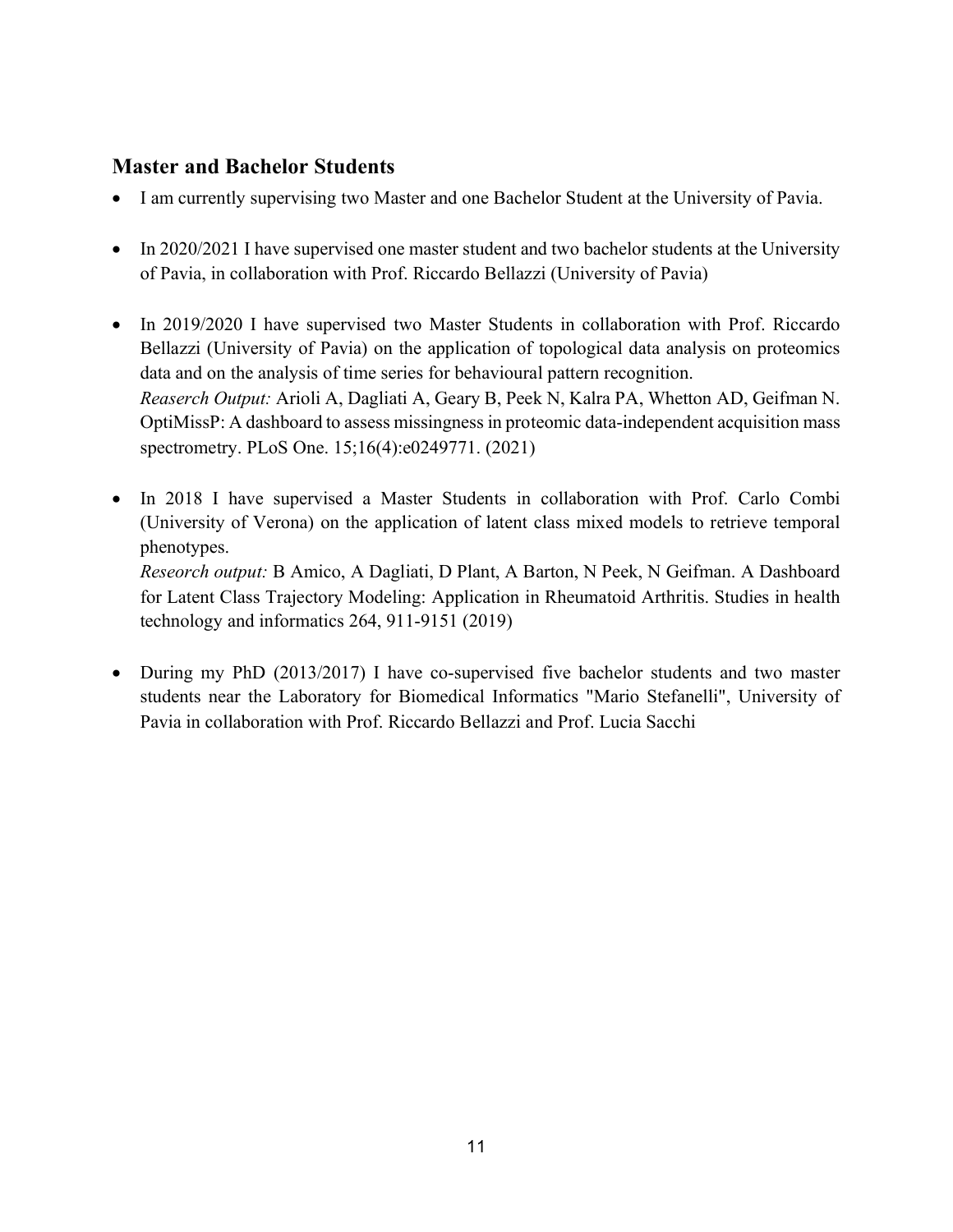# **Scientific collaborations and participation to national and international research projects**

| <b>Project Name</b>                                                                                                                                                                                                                                                                    | <b>Funding Agency</b>                                                              | <b>Role in the Project</b>     | Participants                                                                                                                                                                           |
|----------------------------------------------------------------------------------------------------------------------------------------------------------------------------------------------------------------------------------------------------------------------------------------|------------------------------------------------------------------------------------|--------------------------------|----------------------------------------------------------------------------------------------------------------------------------------------------------------------------------------|
| <b>Rete anatomie</b><br>patologiche<br>lombarde<br>$(2007 - 2009)$                                                                                                                                                                                                                     | Regione Lombardia                                                                  | Junior researcher              | ASL Pavia,<br>Policlinico San<br>Matteo Pavia, Istituto<br>Nazionale dei Tumori                                                                                                        |
| Onco-OnReahb,<br>Definizione di un<br>modello di percorso<br>riabilitativo<br>multidisciplinare e<br>costituzione di un<br>osservatorio<br>nazionale di<br>riabilitazione<br>oncologica<br>$(2008 - 2010)$                                                                             | Programma<br>straordinario per la<br>ricerca oncologica,<br>Ministero della Salute | Member of the<br>research team | Fondazione S.<br>Maugeri - Clinica del<br>lavoro e della<br>riabilitazione,<br>Universita' degli Studi<br>di Pavia                                                                     |
| <b>Metodologie E</b><br><b>Tecnologie</b><br><b>Bioinformatiche Per</b><br>L'integrazione Di<br>Informazioni<br><b>Cliniche E</b><br>Conoscenze<br><b>Biologiche A</b><br><b>Supporto Della</b><br>Ricerca<br><b>Translazionale In</b><br>Oncologia (Onco-<br>12b2)<br>$(2009 - 2012)$ | Regione Lombardia                                                                  | Member of the<br>research team | Fondazione S.<br>Maugeri - Clinica del<br>lavoro e della<br>riabilitazione, I.U.S.S.<br>- Istituto Universitario<br>di Studi Superiori -<br>PAVIA, Universita'<br>degli Studi di Pavia |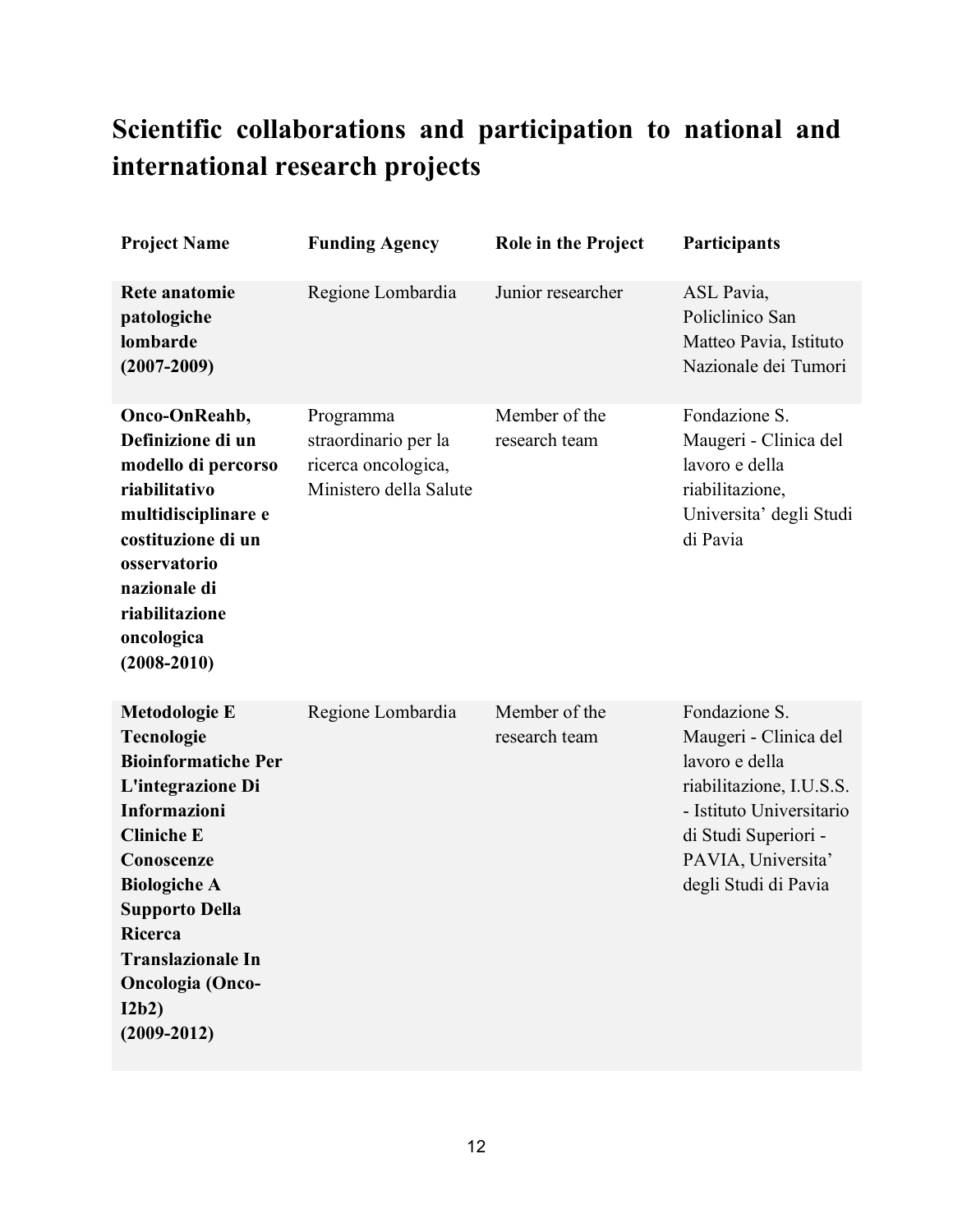| <b>Project Name</b>                                                                                                                      | <b>Funding Agency</b>           | Role in the Project                                                                  | Participants                                                                                                                                                                                                                               |
|------------------------------------------------------------------------------------------------------------------------------------------|---------------------------------|--------------------------------------------------------------------------------------|--------------------------------------------------------------------------------------------------------------------------------------------------------------------------------------------------------------------------------------------|
| <b>MOSAIC</b> (Models<br>and simulation<br>techniques for<br>discovering diabetes<br>influence factors)<br>$(2013 - 1016)$               | EU, FP7                         | Member of the<br>research team                                                       | Medtronic Ibérica SA<br>Università degli Studi<br>di Padova,<br>Universidad<br>Politecnica de Madrid,<br><b>Fondazione Salvatore</b><br>Maugeri, AEDEC,<br>Lund University,<br>TSB, Folkhalsan<br>Research Center,<br>University of Athens |
| <b>Manchester</b><br><b>Molecular Pathology</b><br><b>Innovation Centre</b><br>(MMPathIc)<br>$(2017 - 2020)$                             | <b>MRC UK</b>                   | Member of the<br>research team                                                       | University of<br>Manchester                                                                                                                                                                                                                |
| <b>MATURA</b><br>(MAximising<br><b>Theraputic Utility</b><br>for Rheumatoid<br><b>Arthritis</b> )<br>$(2017 - 2020)$                     | Versus Arthritis,<br><b>MRC</b> | Scientific<br>Collaborator                                                           | Queen Mary<br>University London,<br>University of<br>Manchester                                                                                                                                                                            |
| A precision medicine<br>approach for<br>treatment and<br>prevention of<br><b>Alzheimer's disease</b><br>using statins<br>$(2018 - 2021)$ | University of Arizona           | Member of the<br>research team                                                       | University of Arizona,<br>University of<br>Manchester                                                                                                                                                                                      |
| <b>NIHR Biomedical</b><br><b>Research Centre:</b><br><b>Hearing Health</b><br><b>Theme</b><br>$(2018 - 2020)$                            | <b>NIHR</b>                     | Member of the<br>research team -<br><b>Referent for Machine</b><br>Learning Reaserch | University of<br>Manchester                                                                                                                                                                                                                |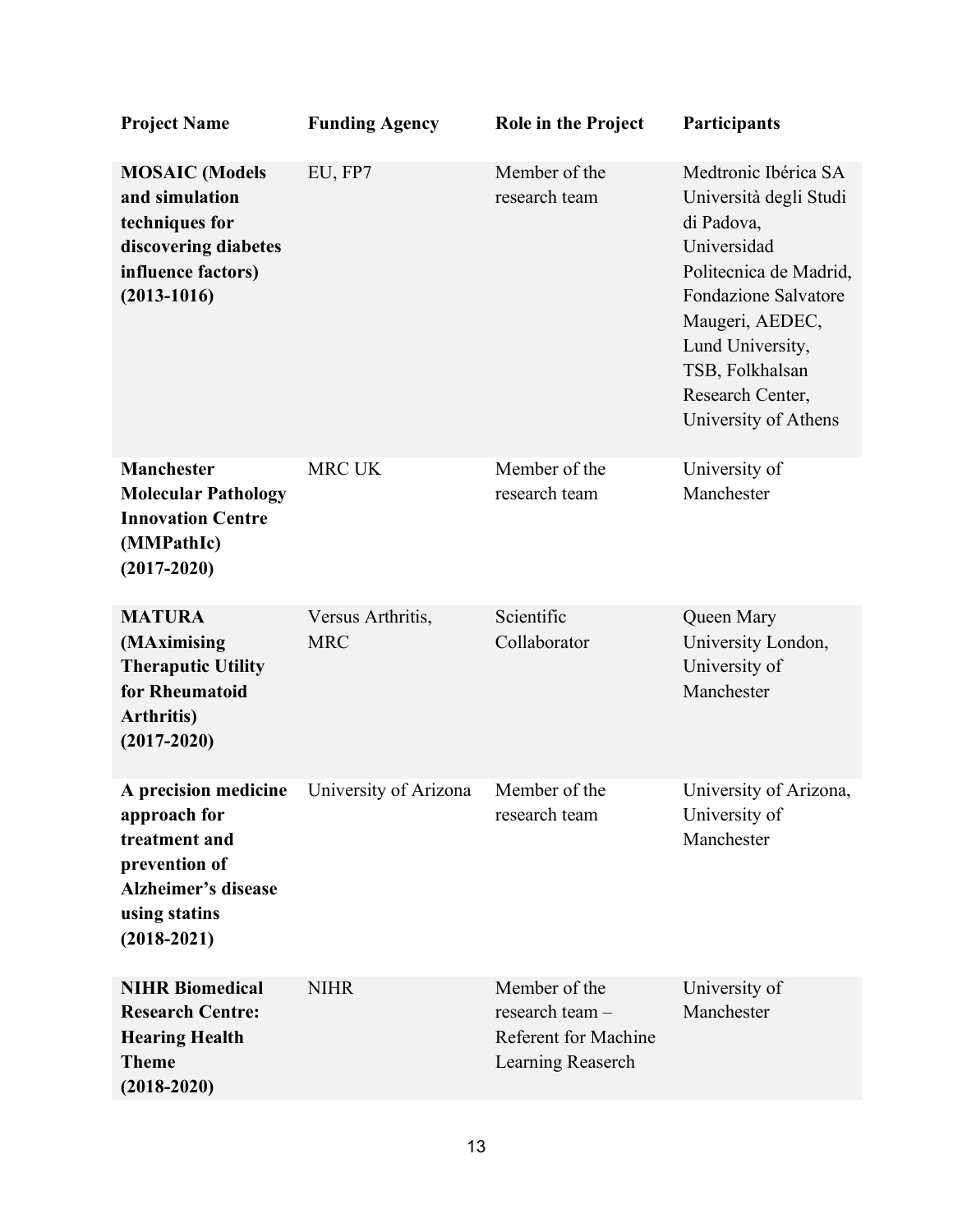| <b>Project Name</b>                                                                                                                                                     | <b>Funding Agency</b>                               | <b>Role in the Project</b>                              | Participants                                                                                                                                                                                                                                                                              |
|-------------------------------------------------------------------------------------------------------------------------------------------------------------------------|-----------------------------------------------------|---------------------------------------------------------|-------------------------------------------------------------------------------------------------------------------------------------------------------------------------------------------------------------------------------------------------------------------------------------------|
| <b>4CE Consortium for</b><br><b>Clinical</b><br><b>Characterization of</b><br><b>COVID-19 by EHR</b><br>data-driven studies<br>(since 2020)                             | NIH funds requested                                 | Member of the<br>consortium, Work-<br>package co-leader | The project is<br>coordinated by the<br>Harvard University.<br>Full participants list:<br>https://www.covidclin<br>ical.net/members/inde<br>x.html                                                                                                                                        |
| <b>INTESTRAT-CAD</b><br>(INTEgrated<br><b>STRAtification Tools</b><br>in Coronary Artery<br>Disease)<br>$(2019 - 2024)$                                                 | Fondazione Regionale<br>per la Ricerca<br>Biomedica | Work-package co-<br>leader                              | Centro Cardiologico<br>Monzino, Istituto<br>Clinico Humanitas,<br>IFOM, Policlinico San<br>Matteo, University of<br>Pavia                                                                                                                                                                 |
| Brainteaser,<br><b>Bringing artificial</b><br>intelligence home for<br>a better care of<br>amyotrophic lateral<br>sclerosis and<br>multiple sclerosis.<br>$(2020-2025)$ | H <sub>2020</sub>                                   | Work-package co-<br>leader                              | Universidad<br>Politecnica De Madrid<br>, Universita Degli<br>Studi Di Padova,<br>Universita Degli Studi<br>Di Torino, Instituto<br>De Medicina<br>Molecular Joao Lobo<br>Antunes, Servicio<br>Madrileno De Salud,<br>Fondazione Istituto<br>Neurologico<br>Nazionale Casimiro<br>Mondino |
| <b>Periscope (Pan-</b><br><b>European Response</b><br>to the Impacts of<br>COVID-19 and<br><b>future Pandemics</b><br>and Epidemics)<br>$(2020-2023)$                   | H <sub>2020</sub>                                   | Scientific<br>Collaborator                              | The Project involves<br>31 participants. I<br>collaborate with<br>Fondazione Irccs<br>Policlinico San<br>Matteo, Assistance<br>Publique Hopitaux De<br>Paris And Universidad<br>Politecnica De Madrid                                                                                     |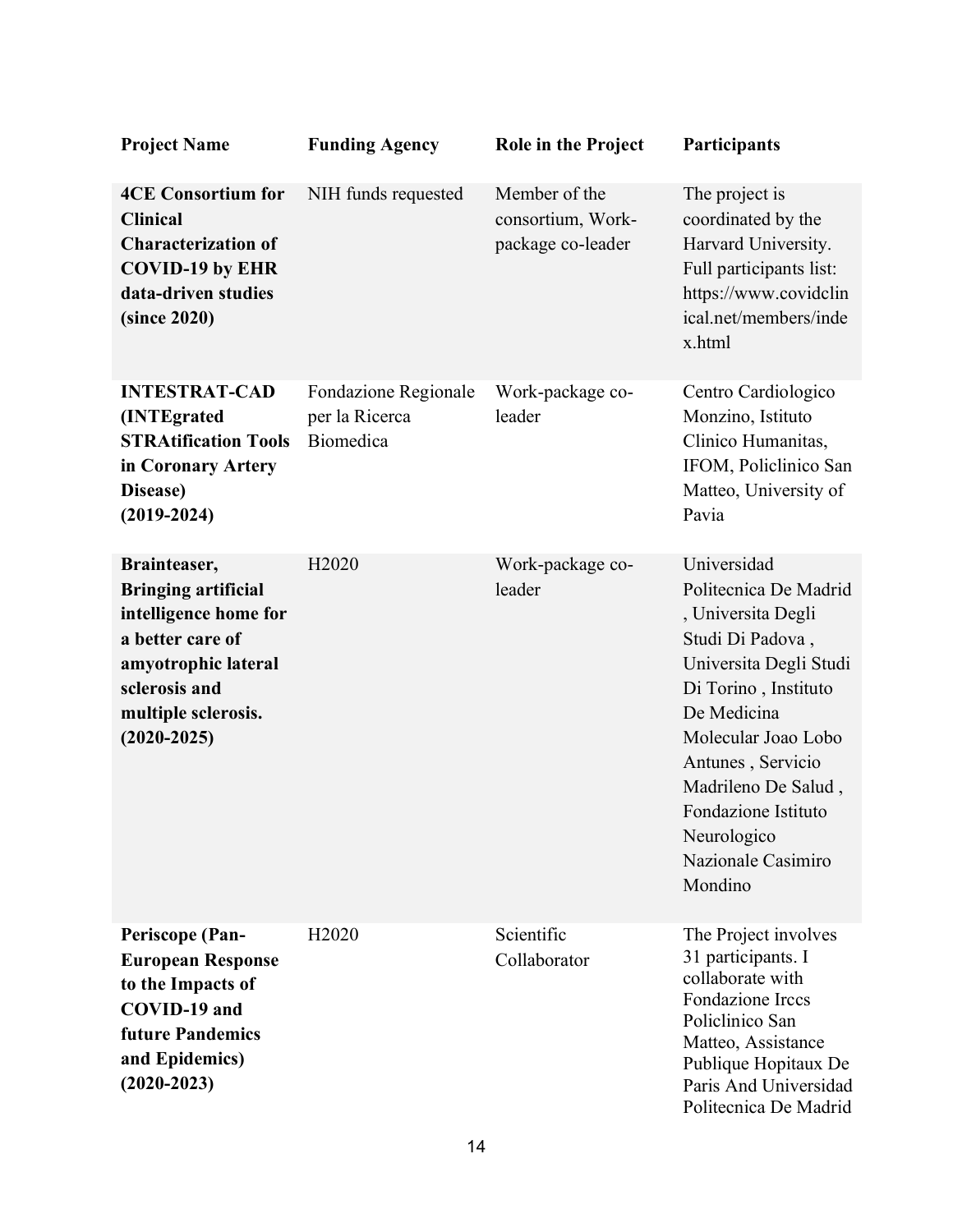## **Grants proposals**

- PI for "Ricerca biomedica condotta da giovani ricercatori 2021" of Fondazione Cariplo, project "TEMporal Phenotyping approaches to model and explain LatE post‐traumatic Seizures after traumatic brain injury (TEMPLES)". Requested fund EUR 250,000. Not successful.
- PI for Chronic Renal Insufficiency Cohort (CRIC) Opportunity Pool, project "A Topological Approach to identifying Temporal Cardiac Trans-Phenotypes in Chronic Renal Insufficiency" Requested fund USD 75,000. Not successful.
- Co-I for William Demant Oticon Foundation, project: Next-generation paediatric hearing assessment: optimising behavioural testing and development of automated classification of responses. Fund GBP 250,000. Successful.
- Co-I for Versus Arthritis, project: Targeting tumour necrosis factor inhibitors to the patients with rheumatoid arthritis most likely to benefit from them. Not successful.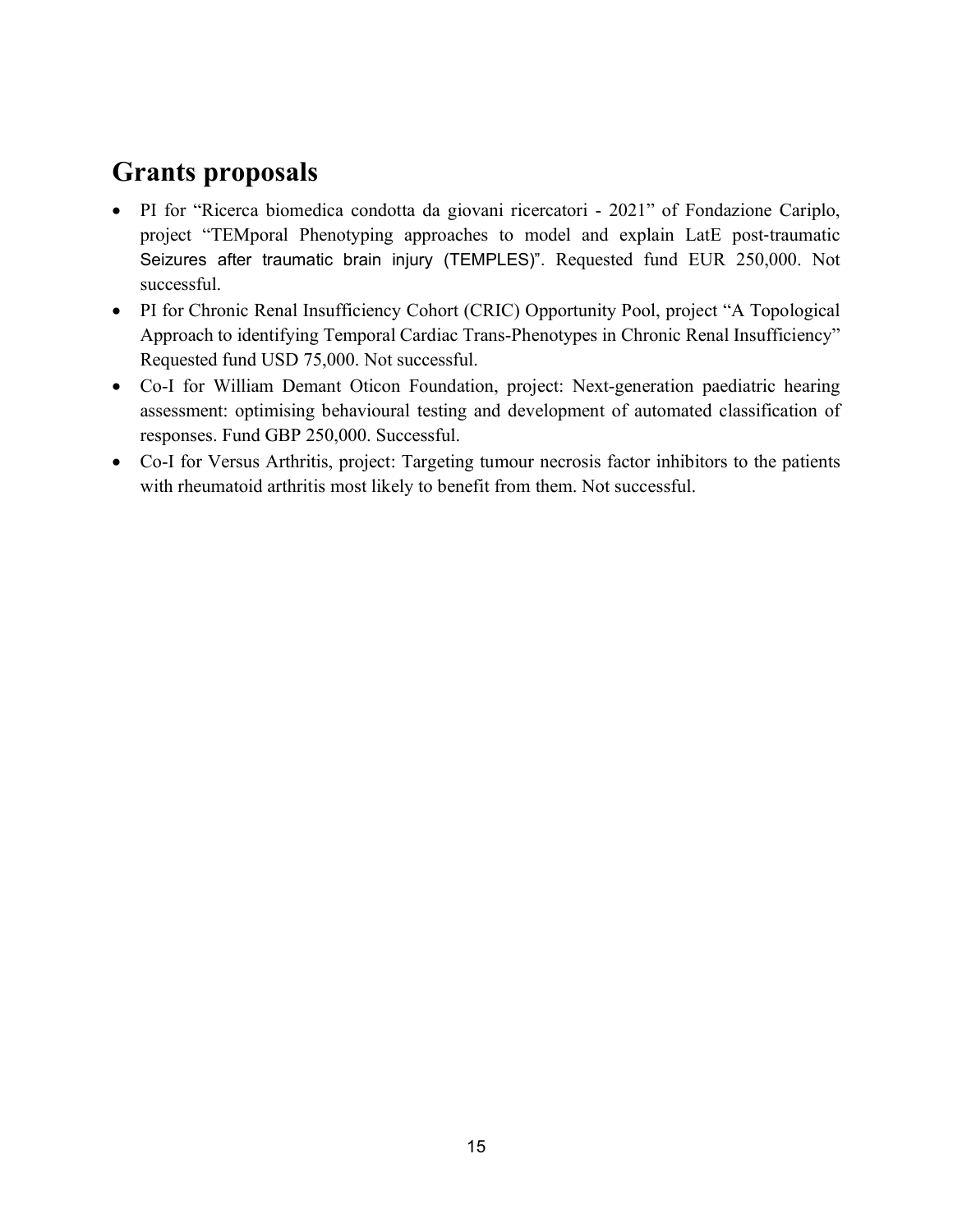### **Conference and workshop presentations**

#### **Invited Speaker**

- American Diabetes Association 80th Scientific Session 2020. "Use of AI to Screen for Complications" within the Artificial Intelligence, Machine Learning, and Diabetes session.
- Univeristy of Manchester, 8 Mar 2018 Informatics for Stratified Medicine and Biomarker Discovery: Research symposium. Unsupervised sub-groups discovery using Topological Data Analysis

#### **Panel presentations**

• AMIA 2021 Annual Symposium. "Temporal Phenotypic Pathways of Post-Acute Sequelae of SARS-CoV-2 by an International Consortium for Clinical Characterization of COVID-19 (4CE)". Panel participants: Shawn N. Murphy (Harvard Medical School), Hossein Estiri (Harvard Medical School), Riccardo Bellazzi (Univeristy of Pavia),John H. Holmes (Perelman School of Medicine, UPenn)

#### **Oral presentations**

- IEEE BHI, Valencia, 1- 4 Giugno 2014 Dagliati A, Sacchi L, Cerra C, Leporati P, De Cata P, Chiovato L, Holmes, JH, Bellazzi R. Temporal data mining and process mining techniques to identify cardiovascular risk-associated clinical pathways in Type 2 diabetes patients. 2014 IEEE-EMBS International Conference on Biomedical and Health Informatics, BHI 2014; Valencia; Spain; 1 - 4 June 2014; Article number 6864348, Pages 240-243.
- IEEE BHI, Valencia, 1- 4 Giugno 2014 Dagliati A, Sacchi L, Bucalo M, Segagni D, Zarkogianni K, Millana AM, Cancela J, Sambo F, Fico G, Barreira MT, Cerra C, Nikita K, Cobelli C, Chiovato L, Arredondo MT, Bellazzi R. A data gathering framework to collect Type 2 diabetes paients data. 2014 IEEE-EMBS International Conference on Biomedical and Health Informatics, BHI 2014; Valencia; Spain; 1 - 4 June 2014; 2014, Article number 6864349, Pages 244-247.
- Nov 15, 2014, Washington, DC AMIA Workshop on Data Mining for Medical Informatics 2014 (http://www.dmmh.org/dmmi14). Mining Careflows of Breast Cancer Patients.
- Nov 15, 2014, Washington, DC AMIA Workshop on Data Mining for Medical Informatics 2014 (http://www.dmmh.org/dmmi14). Risk-Associated Temporal Clinical pathways in T2D Patients.
- HEALTHINF 2016 9th International Conference on Health Informatics, Proceedings; Part of 9th International Joint Conference on Biomedical Engineering Systems and Technologies.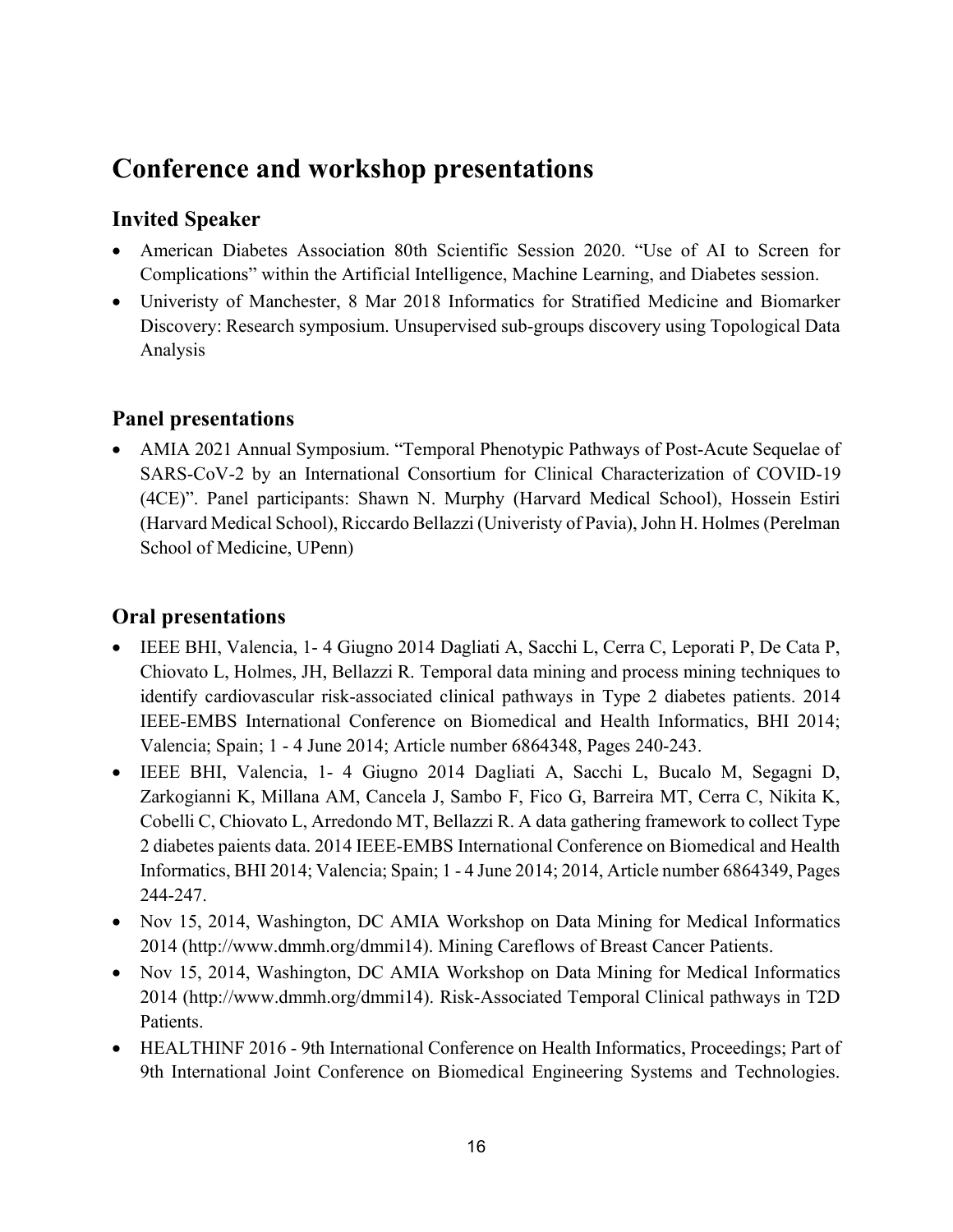Learning T2D evolving complexity from EMR and administrative data by means of Continuous time Bayesian networks. BIOSTEC 2016 2016, Pages 338-344

- AMIA Symposium 2016, Nov 12 16, Chicago. Hierarchical Bayesian Logistic Regression to forecast metabolic control in type 2 DM patients. Annual Symposium proceedings. AMIA Symposium. Volume 2016, 2016, Pages 470-479
- Jodrell Bank Centre for Astrophysics (JBCA) Machine Learning Workshop, University of Manchester, 13 Nov 2018 15 Nov 2018. Use of Topological Data Analysis approaches to tackle precision medicine issues. Application of unsupervised methods to identify temporal phenotypes. [\(https://jbca-machinelearning.github.io/index.html\)](https://jbca-machinelearning.github.io/index.html)
- 17th Conference on Artificial Intelligence in Medicine, AIME 2019; Poznan; Poland; 26 June 2019 through 29 June 2019; Code 227519 Inferring temporal phenotypes with topological data analysis and pseudo time-series. Volume 11526 LNAI, 2019, Pages 399-409
- MEDINFO 2019. Aug 25-30 2019 Lyon. A Dashboard for Latent Class Trajectory Modeling: Application in Rheumatoid Arthritis. Volume 264: MEDINFO 2019: Health and Wellbeing e-Networks for All

#### **Poster presentations**

• 14th Annual Diabetes Technology Meeting, from November 6 to November 8, 2014, Bethesda. Cardiovascular-Risk-Associated Qualitative Pathways in Type 2 Diabetes Patients A Multivariate Data-Driven Model to Investigate the Arising of Complications in Type 2 Diabetes Patients Temporal Association Rules for Stratification of Type 2 Diabetes Patients

• 15th Annual Diabetes Technology Meeting, from October 22 to October 24, 2015, Bethesda.

Metformin Exposure Patterns Are Related to Type 2 Diabetes Nephropathy

Predicting Microvascular Complications from Type 2 Diabetes Retrospective Data

# **Outreach and public engagement**

- I was invited to present at the Barclays AI Frenzy x Manchester Futurists, AI in Healthcare in March 2018 as part of One HealthTech, where I discussed "Machine Learning for Digital Health Science"
- Engagement in public dissemination activities: British Science Week March 2019, Manchester Science Festival October 2019
- I participated to the UK Health Data Analytics Network workshop on health data analytics to build the UK-HDAN Roadmap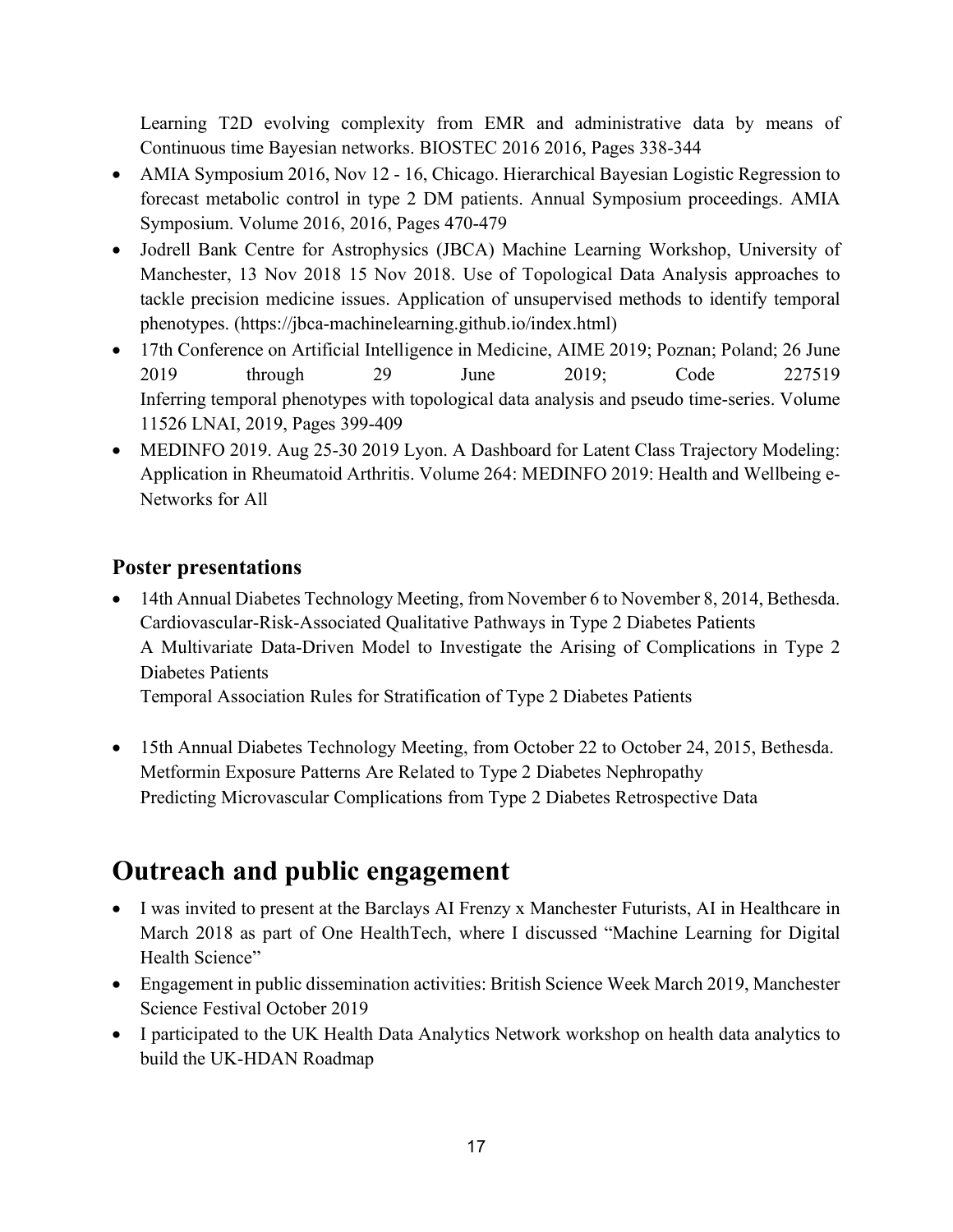## **Publications**

#### **Citation Metrics**



Citation from Google Scholar (accessed on 15<sup>th</sup> July 2021) <https://scholar.google.co.uk/citations?user=YHGB5CUAAAAJ&hl=en&oi=ao>



Documents and Citation from Scopus (accessed on 15<sup>th</sup> July 2021) <https://www.scopus.com/authid/detail.uri?authorId=57192824262>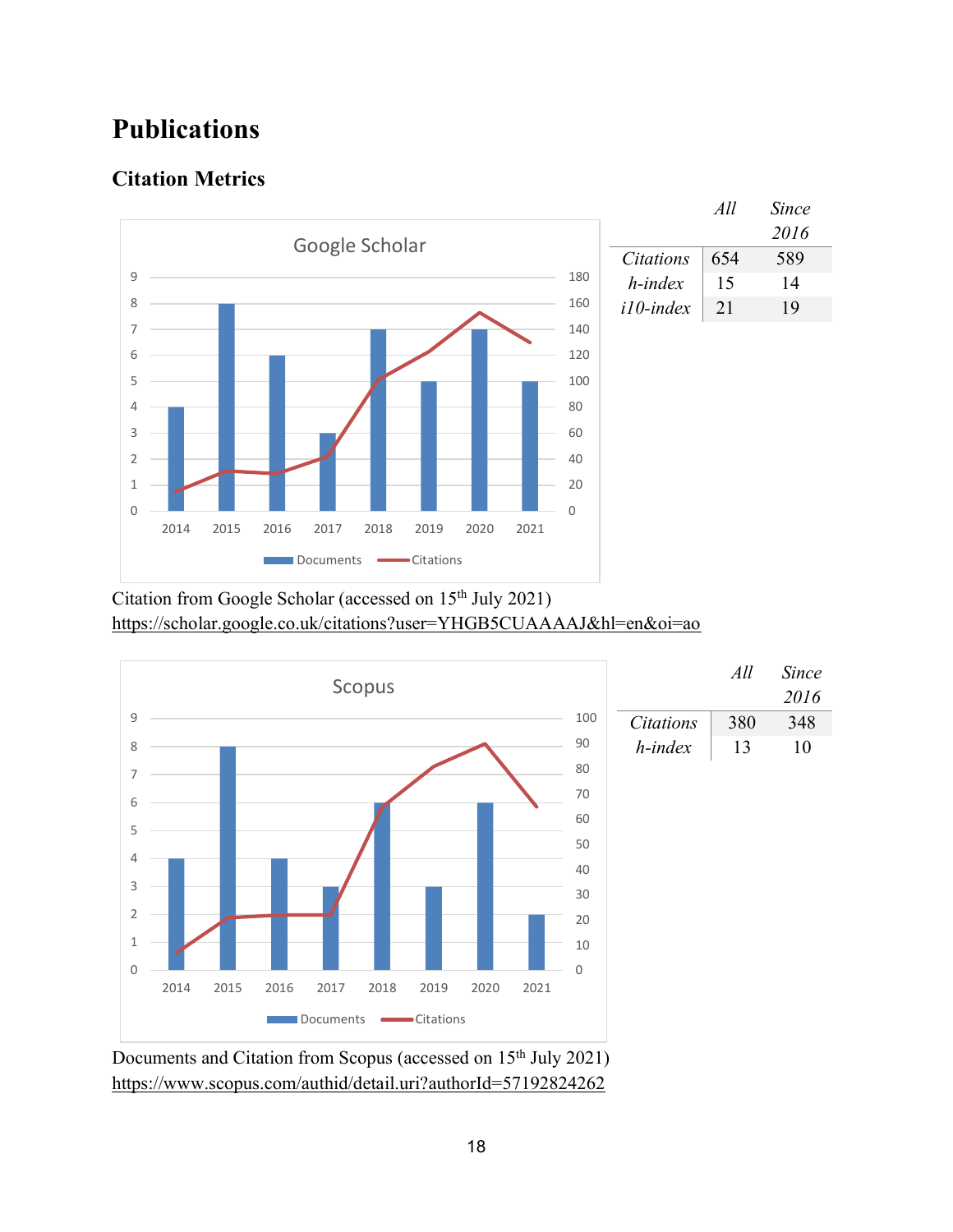### **Overview of the submitted publications to be evaluated**

1. **Dagliati A**, Malovini A, Tibollo V, Bellazzi R. Health informatics and EHR to support clinical research in the COVID-19 pandemic: an overview. Brief. Bioinform. 2021.

An overview of **health informatics** tools and international initiatives to address some of the major challenges of the **COVID-19 pandemic**. The paper provides directions regarding interoperability, processes awareness, data protection and governance.

2. Arioli A, **Dagliati A**, Geary B, Peek N, Kalra PA, Whetton AD, et al. OptiMissP: A dashboard to assess missingness in proteomic data-independent acquisition mass spectrometry. PLoS One. Public Library of Science; 2021.

The implementation of an interactive tool (R Shiny) to assess **missingness** patterns in **proteomic** data. The tool includes features, based on topological representation of the data, for the visualization of missingness patterns. Case study in **chronic kidney disease**.

3. **Dagliati A**, Geifman N, Peek N, Holmes JH, Sacchi L, Bellazzi R, et al. Using topological data analysis and pseudo time series to infer temporal phenotypes from electronic health records. Artif Intell Med. 2020.

The development of an innovative approach to **mine patients' trajectories** and stratify them accordingly. Case study in **Type 2 Diabetes**. The algorithm has been made available to the 4CE consortium to mine COVID-19 patients' trajectories.

4. **Dagliati A** , Nicora G\*, Vitali F\*, Geifman N, Bellazzi R. Integrated Multi-Omics Analyses in Oncology: A Review of Machine Learning Methods and Tools. Front. Oncol. 2020. \* equal first authors.

A **systematic review** of state-of-the-art **machine learning** approaches to analyze **cancer** omics data. All the first authors contributed in defining the paper organization, the research query and to the discussion. I have curated the Network-Based Methods and Clustering sections.

5. Chiudinelli L, **Dagliati A**, Tibollo V, Albasini S, Geifman N, Peek N, et al. Mining postsurgical care processes in breast cancer patients. Artif Intell Med. 2020.

The application of the **careflow mining** algorithm (see paper n.10) along with a **topic modeling** pre-processing of the EHR data. The paper reports some methodological improvement of the algorithm and several advancements for its validation in the context of **breast cancer**. The first author is a PhD student I co-supervised.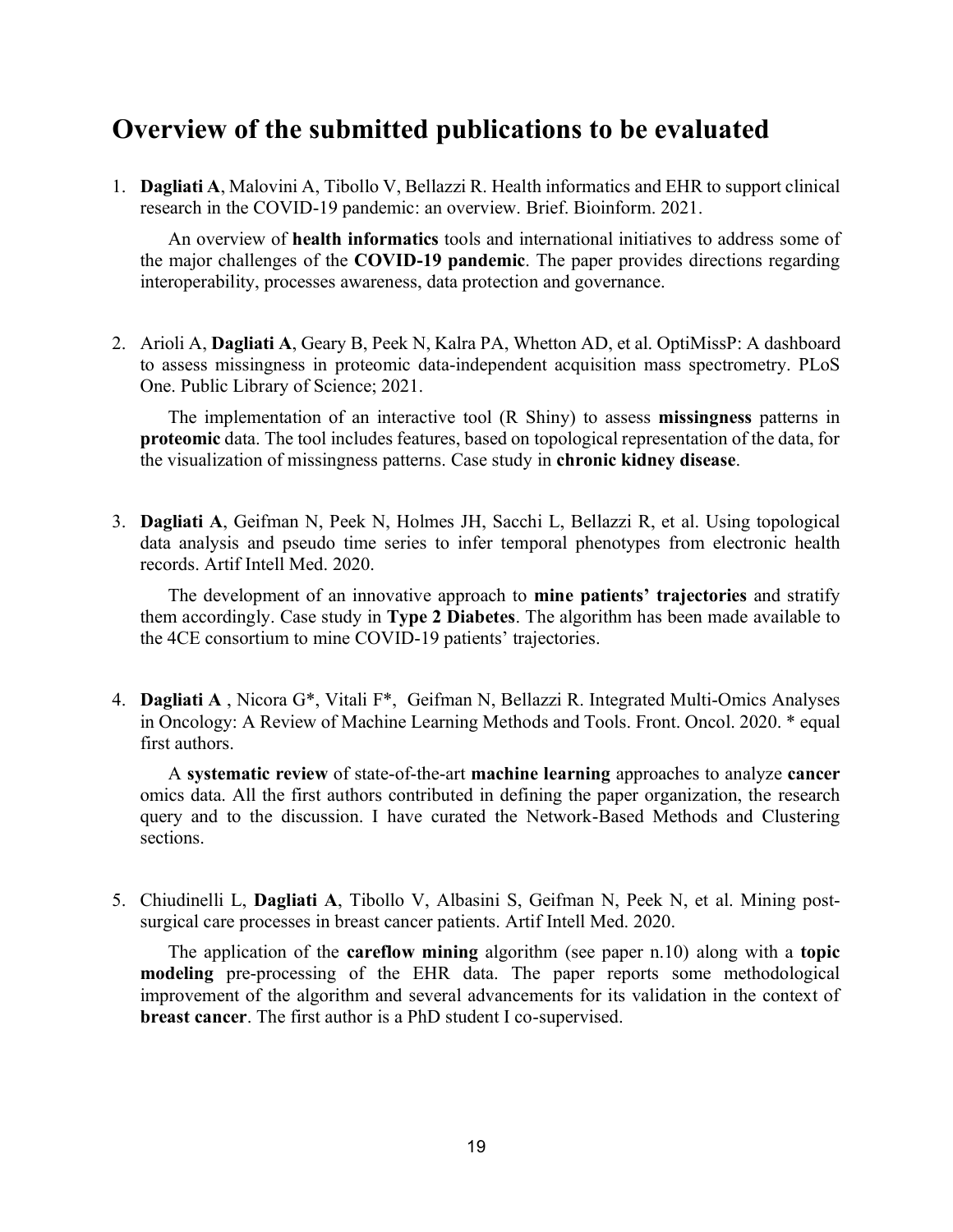6. *Dagliati A*, Plant D\*, Nair N, Jani M, Amico B, Peek N, et al. Latent class trajectory modelling of 2‐components‐DAS28 identifies multiple rheumatoid arthritis phenotypes of response to biologic disease modifying anti-rheumatic drugs. Arthritis Rheumatol. 2020. \* equal first authors.

Application of a robust statistical framework based on **mixed effect models** to retrieve and validate **rheumatoid arthritis** activity **trajectories.** In the paper I have closely collaborated with the equal first author to the study design. I have defined and implemented the statistical analysis pipeline.

7. McGurk KA, *Dagliati A*, Chiasserini D, Lee D, Plant D, Baricevic-Jones I, et al. The use of missing values in proteomic data-independent acquisition mass spectrometry to enable disease activity discrimination. Bioinformatics. 2019.

Study of the **missingness patterns** and assessment of their impact for **proteomic** discovery within a longitudinal study of disease activity. Use Case in **rheumatoid arthritis**. The first author is a PhD student I co-supervised.

8. *Dagliati A*, Sacchi L, Tibollo V, Cogni G, Teliti M, Martinez-Millana A, et al. A dashboardbased system for supporting diabetes care. J Am Med Informatics Assoc. 2018.

The implementation of the **careflow mining** algorithm (see paper n.10) within a **clinical decision system** for the management of **type 2 diabetic** patients**.** The paper describes all the implementation phases of the system, from the design, based on learning health system conceptualization, to its validation.

9. Orphanou K, *Dagliati A*, Sacchi L, Stassopoulou A, Keravnou E, Bellazzi R. Incorporating repeating temporal association rules in Naïve Bayes classifiers for coronary heart disease diagnosis. J Biomed Inform. 2018.

Integration of **temporal association rules** approaches with a naïve Bayes classifier for the for diagnosis of **coronary heart disease**. The framework well-handled class imbalance issues.

10. *Dagliati A*, Sacchi L, Zambelli A, Tibollo V, Pavesi L, Holmes JH, et al. Temporal electronic phenotyping by mining careflows of breast cancer patients. J Biomed Inform. 2017.

Presentation of a novel careflow mining algorithm to perform **electronic phenotyping** and its initial implementation. Case study in **breast cancer.** As reported in later papers, the algorithm has been then included in a support system and exploited in several another context. It has been also included in the pMiner R package for clinical process mining.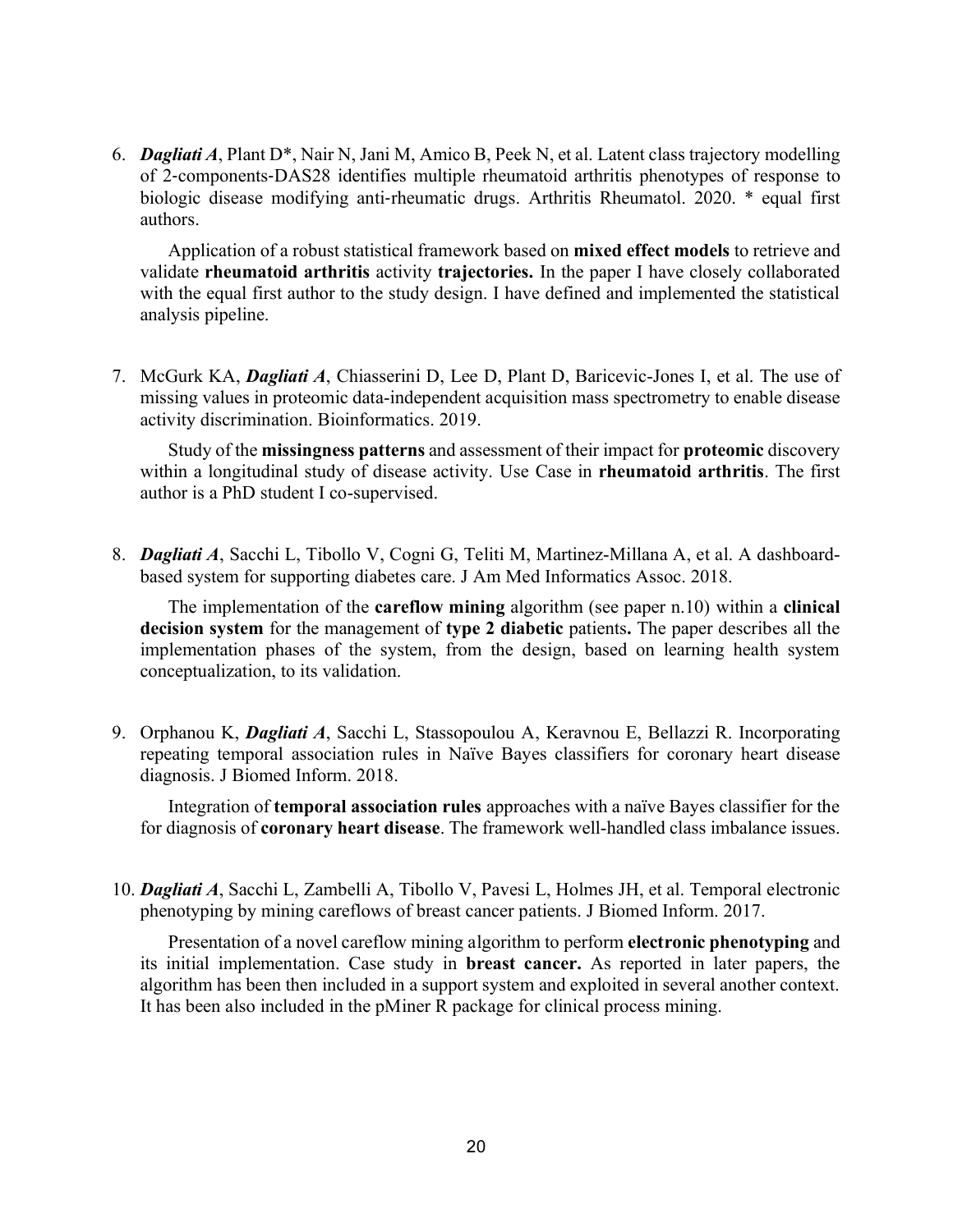11. **Dagliati A**, Marini S, Sacchi L, Cogni G, Marsida T, Tibollo V, et al. Machine Learning Methods to Predict Diabetes Complications. J Diabetes Sci Technol. 2017.

A pipeline to exploit **machine learning** approaches to build predictive models from EHR data to infer the onset of **type 2 diabetes** microvascular complications. The paper also discusses the importance of deliver explainable results to clinicals.

12. **Dagliati A**, Marinoni A, Cerra C, Decata P, Chiovato L, Gamba P, et al. Integration of Administrative, Clinical, and Environmental Data to Support the Management of Type 2 Diabetes Mellitus: From Satellites to Clinical Care. J Diabetes Sci Technol. 2015.

The paper is the results of a collaboration with a Telecommunications and Remote Sensing Laboratory to **integrate clinical and environmental data** for pattern recognition. Case study in **type 2 diabetes,** to correlate disease variations with seasonal pollution trends.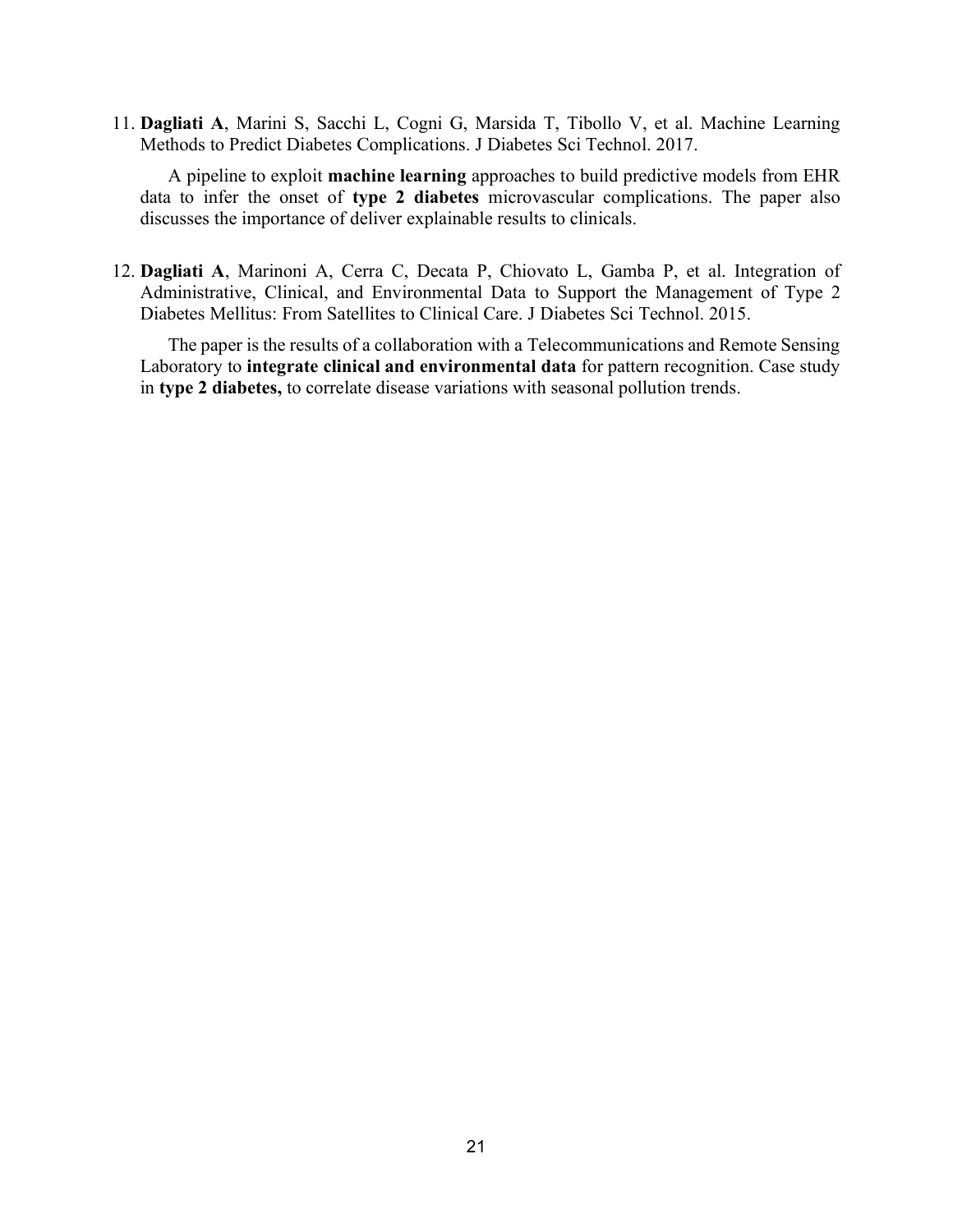### **Peer reviewed journal publications**

- 1. Dagliati A, Malovini A, Tibollo V, Bellazzi R. Health informatics and EHR to support clinical research in the COVID-19 pandemic: an overview. Brief Bioinform. 22;22(2):812- 822. (2021)
- 2. Arioli A, Dagliati A, Geary B, Peek N, Kalra PA, Whetton AD, Geifman N. OptiMissP: A dashboard to assess missingness in proteomic data-independent acquisition mass spectrometry. PLoS One. 15;16(4):e0249771. (2021)
- 3. Dagliati A, Peek N, Brinton RD, Geifman N. Sex and APOE genotype differences related to statin use in the aging population. Alzheimers Dement (N Y). May 2;7(1):e12156. (2021)
- 4. Bourgeois FT et al. As member of the Consortium for Clinical Characterization of COVID-19 by EHR (4CE). International Analysis of Electronic Health Records of Children and Youth Hospitalized With COVID-19 Infection in 6 Countries. JAMA Netw Open. Jun 1;4(6):e2112596. (2021)
- 5. Weber GM, Hong C, Palmer NP, Avillach P, Murphy SN, Gutiérrez-Sacristán A, Xia Z, Serret-Larmande A, Neuraz A, Omenn GS, Visweswaran S, Klann JG, South AM, Loh NHW, Cannataro M, Beaulieu-Jones BK, Bellazzi R, Agapito G, Alessiani M, Aronow BJ, Bell DS, Bellasi A, Benoit V, Beraghi M, Boeker M, Booth J, Bosari S, Bourgeois FT, Brown NW, Bucalo M, Chiovato L, Chiudinelli L, Dagliati A, et al. International Comparisons of Harmonized Laboratory Value Trajectories to Predict Severe COVID-19: Leveraging the 4CE Collaborative Across 342 Hospitals and 6 Countries: A Retrospective Cohort Study. medRxiv [Preprint]. Feb 5:2020.12.16.20247684. Currently under review at JMIR.
- 6. Dagliati, A, Geifman, N., Peek, N., Holmes, J.H., Sacchi, L., Bellazzi, R., Sajjadi, S.E., Tucker, A. Using topological data analysis and pseudo time series to infer temporal phenotypes from electronic health records. Artif Intell Med. 108; 101930 (2020)
- 7. Le Sueur H, Dagliati A, Buchan I, et al. Pride and prejudice What can we learn from peer review? Med Teach. 1-7. (2020)
- 8. Nicora G, Vitali F, Dagliati A, Geifman N, Bellazzi R. Integrated Multi-Omics Analyses in Oncology: A Review of Machine Learning Methods and Tools. Front Oncol ;10:1030. (2020)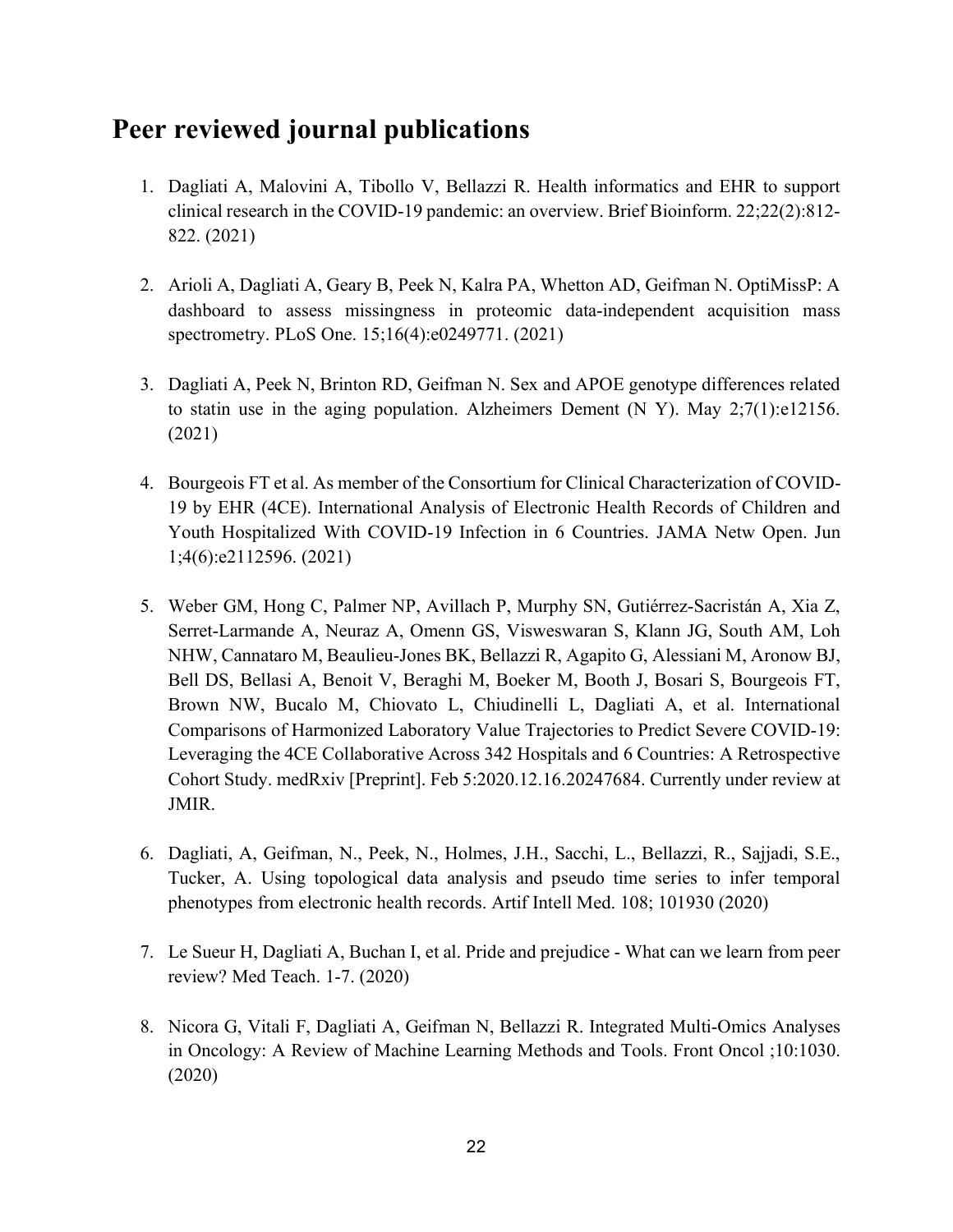- 9. Dagliati A, Plant D, Nair N, et al. Latent class trajectory modelling of 2-components-DAS28 identifies multiple rheumatoid arthritis phenotypes of response to biologic disease modifying anti-rheumatic drugs. Arthritis Rheumatol ;10.1002/art.41379. (2020)
- 10. Chiudinelli L, Dagliati A, Tibollo V, et al. Mining post-surgical care processes in breast cancer patients. Artif Intell Med ;105:101855 (2020)
- 11. McGurk KA, Dagliati A, Chiasserini D, et al. The use of missing values in proteomic dataindependent acquisition mass spectrometry to enable disease activity discrimination. Bioinformatics. 36(7):2217-2223. (2020)
- 12. G Fico, L Hernanzez, J Cancela, A Dagliati, L Sacchi, A Martinez-Millana et. Al.. What do healthcare professionals need to turn risk models for type 2 diabetes into usable computerized clinical decision support systems? Lessons learned from the MOSAIC project. BMC medical informatics and decision making 19 (1), 163 (2019)
- 13. Dagliati, A. et al. A dashboard-based system for supporting diabetes care. Journal of the American Medical Informatics Association 25-5, 538-547 (2018).
- 14. Orphanou K, Dagliati A, L Sacchi L. et al, Incorporating repeating temporal association rules in Naïve Bayes classifiers for coronary heart disease diagnosis. Journal of biomedical informatics 81, 74-82 (2018)
- 15. Dagliati, A. et al. Big Data as a Driver for Clinical Decision Support Systems: A Learning Health Systems Perspective. Front. Digit. Humanity. 5,8 (2018).
- 16. Dagliati, V. Tibollo, G. Cogni, L. Chiovato, R. Bellazzi, and L. Sacchi, "Careflow Mining Techniques to Explore Type 2 Diabetes Evolution," Journal of Diabetes Science and Technology, vol. 12, no. 2, pp. 251–259, (2018).
- 17. Teliti, M, G Cogni, L Sacchi, A Dagliati, S Marini, V Tibollo, P De Cata, R Bellazzi, and L Chiovato., "Risk factors for the development of micro-vascular complications of type 2 diabetes in a single-centre cohort of patients.," Diabetes and Vascular Disease Research 15, 5, 424-432. (2018).
- 18. Pinto S, K Waki, L Chiovato, P De Cata, Dagliati A, V Tibollo, G Ruvolo Smartphone-Based Self-Management of Non-Insulin-Dependent Diabetes: A Japanese System at Use by an Italian Patients' Cohort Journal of Diabetes Science and Technology, 12-4, 903-904 (2018)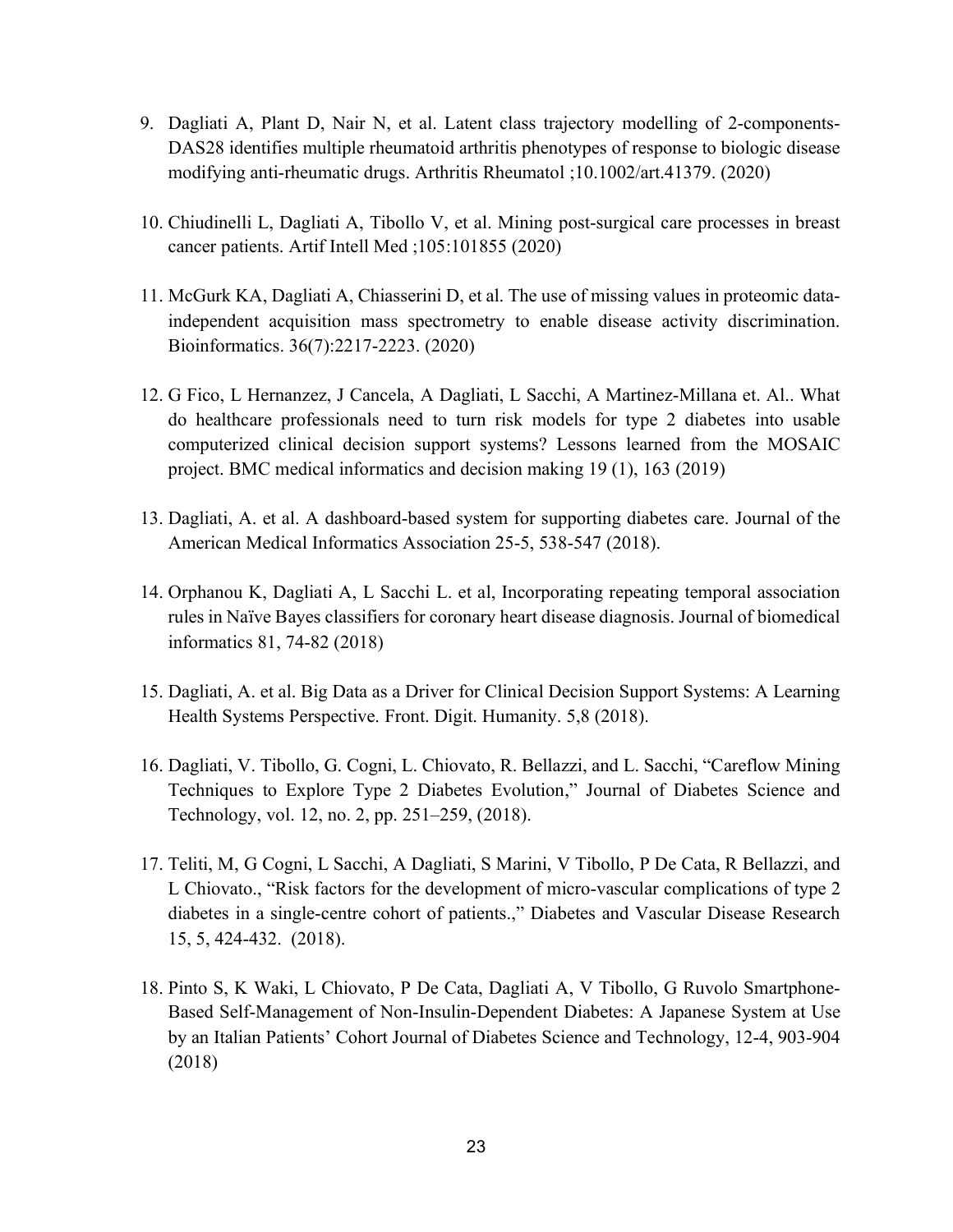- 19. Dagliati, A. Temporal electronic phenotyping by mining careflows of breast cancer patients. Journal of biomedical informatics, 136–147 (2017).
- 20. Dagliati et al., Machine Learning Methods to Predict Diabetes Complications, Journal of Diabetes Science and Technology 12-2, 295-302 (2017).
- 21. Dagliati, A. et al. Integration of Administrative, Clinical, and Environmental Data to Support the Management of Type 2 Diabetes Mellitus: From Satellites to Clinical Care. Journal of Diabetes Science and Technology. 10, 19–26 (2015).
- 22. R. Bellazzi, A. Dagliati, L. Sacchi, and D. Segagni, "Big Data Technologies: New Opportunities for Diabetes Management," Journal of Diabetes Science and Technology 9- 5, 1119-1125 (2015).
- 23. Sacchi, L., Dagliati, A., Bellazzi, R. Analyzing complex patients' temporal histories: New frontiers in temporal data mining. Methods in Molecular Biology, 1246 89-105 (2015)
- 24. D. Segagni, V. Tibollo, A. Dagliati, A. Zambelli, S. G. Priori, and R. Bellazzi. An ICT infrastructure to integrate clinical and molecular data in oncology research. BMC Bioinformatics 13, S5 (2012).
- 25. D. Segagni, V. Tibollo, A. Dagliati, C. Napolitano, S. G. Priori, and R. Bellazzi. CARDIOi2b2: Integrating arrhythmogenic disease data in i2b2. Studies in Health Technology and Informatics 180, 1126–1128 (2012)

#### **Selected peer reviewed conference publications**

- 26. A Dagliati, N Geifman, N Peek, JH Holmes, L Sacchi, SE Sajjadi, A Tucker. Inferring Temporal Phenotypes with Topological Data Analysis and Pseudo Time-Series. Conference on Artificial Intelligence in Medicine in Europe, 399-40 (2019)
- 27. B Amico, A Dagliati, D Plant, A Barton, N Peek, N Geifman. A Dashboard for Latent Class Trajectory Modeling: Application in Rheumatoid Arthritis. Studies in health technology and informatics  $264, 911-915 \quad 1 \ (2019)$
- 28. Dagliati, A. et al. Hierarchical Bayesian Logistic Regression to forecast metabolic control in type 2 DM patients. AMIA Annu Symp Proc 470–479 (2017).
- 29. Gatta, R., Vallati, M., Lenkowicz, J., Rojas, E., Damiani, A., Sacchi, L., De Bari, B., Dagliati, A., Fernandez-Llatas, C., Montesi, M., Marchetti, A., Castellano, M., Valentini, V. Generating and comparing knowledge graphs of medical processes using pMineR Proceedings of the Knowledge Capture Conference, K-CAP (2017)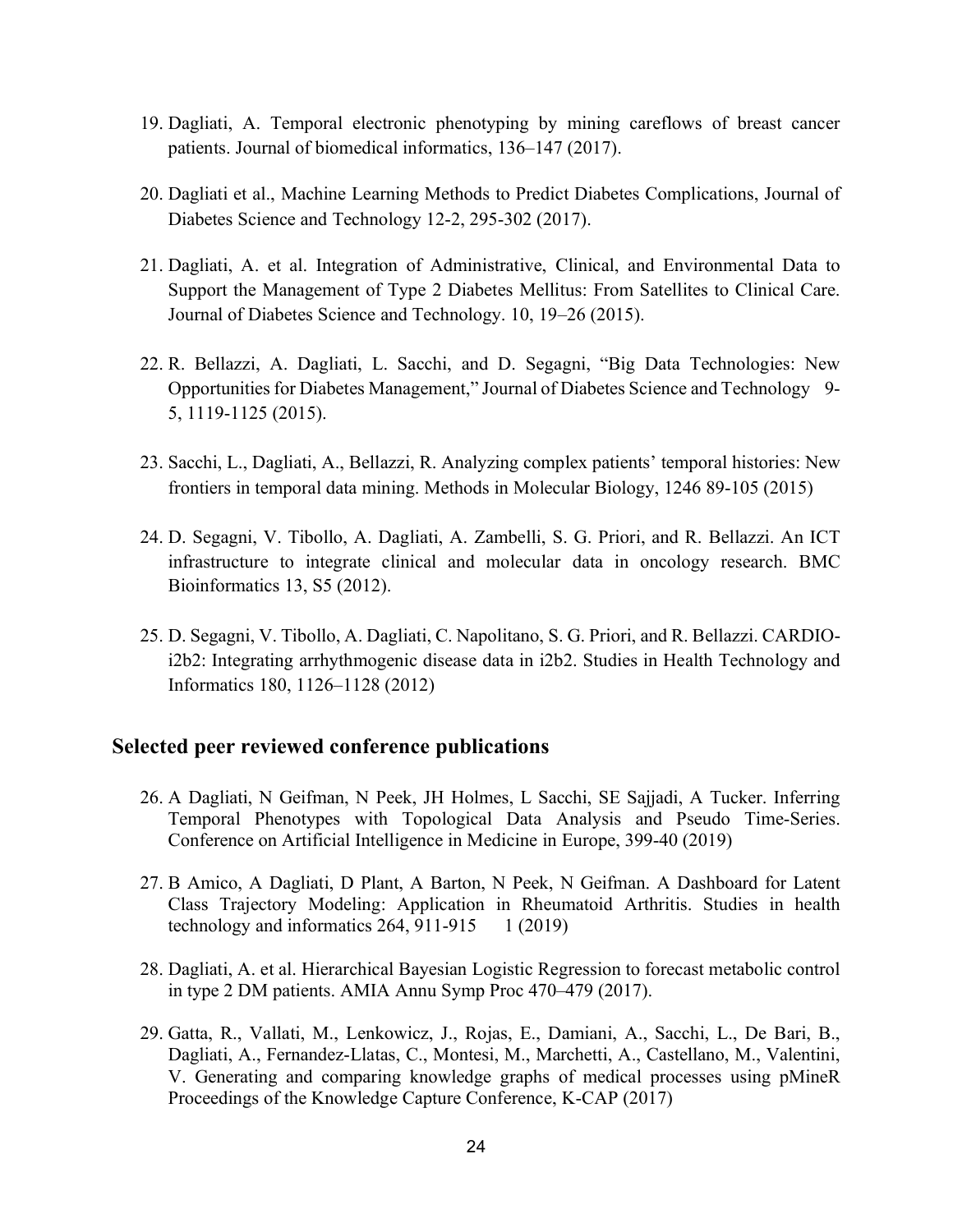- 30. Marini S, Dagliati A, Sacchi L, B. R. Learning T2D evolving complexity from EMR and administrative data by means of Continuous time Bayesian networks. In SciTePress. HEALTHINF 2016 - 9th International Conference on Health Informatics 338–344 (2016).
- 31. Marinoni, A., Dagliati, A., Bellazzi, R., Gamba, P. Inferring air quality maps from remotely sensed data to exploit geo-referenced clinical onsets: The Pavia 2013 case. International Geoscience and Remote Sensing Symposium (IGARSS), November 2015 – 3937-3940 (2015)
- 32. Segagni, D., Sacchi, L., Dagliati, A., Tibollo, V., Leporati, P., De Cata, P., Chiovato, L., Bellazzi, R. Improving Clinical Decisions on T2DM Patients Integrating Clinical, Administrative and Environmental Data Studies in Health Technology and Informatics, 216, 682-686. (2015)
- 33. Fico, G., Cancela, J., Arredondo, M.T., Dagliati, A., Sacchi, L., Segagni, D., Millana, A.M., Fernandez-Llatas, C., Traver, V., Sambo, F., Facchinetti, A., Verdu, J., Guillén, A., Bellazzi, R., Cobelli, C. User requirements for incorporating diabetes modelling techniques in disease management tools IFMBE Proceedings, 45, 992-995 (2015)
- 34. Dagliati, A. et al. A data gathering framework to collect Type 2 diabetes patients' data. IEEE-EMBS Int. Conf. Biomed. Heal. Informatics 244–247 (2014).
- 35. Dagliati, A. et al. Temporal data mining and process mining techniques to identify cardiovascular risk-associated clinical pathways in Type 2 diabetes patients. IEEE-EMBS Int. Conf. Biomed. Heal. Informatics 240–243 (2014). doi:10.1109/BHI.2014.6864348
- 36. Fernandez-Llatas, C., Sacchi, L., Benedi, J.M., Dagliati, A., Traver, V., Bellazzi, R. Temporal abstractions to enrich Activity-Based Process Mining corpus with clinical time series IEEE-EMBS International Conference on Biomedical and Health Informatics, BHI 2014, art. no. 6864481, 785-788 (2014)
- 37. Hernandez, L., Onieva, J., Fico, G., Cancela, J., Dagliati, A., Bucalo, M., Sacchi, L., Bellazzi, R., Arredondo, M.T. A proposal of architecture to share patients' data out of healthcare settings for research purposes IEEE-EMBS International Conference on Biomedical and Health Informatics, art. no. 6864482, 789-792 (2014)
- 38. Segagni D, Tibollo V, Dagliati A, Malovini A, Zambelli A, Napolitano C, Priori SG, Bellazzi R. Clinical and research data integration: the i2b2-FSM experience. AMIA Jt Summits Transl Sci Proc. 2013 Mar 18:239-40 (2013).
- 39. Bellazzi R, Dagliati A, F Licciulli, P Romano, L Varesio, M Cannataro IT solutions for integrating clinical and molecular data to support biomedical research: from biobanks to knowledge repositories ACM SIGBioinformatics Record 3 (1), 18-21 (2013)